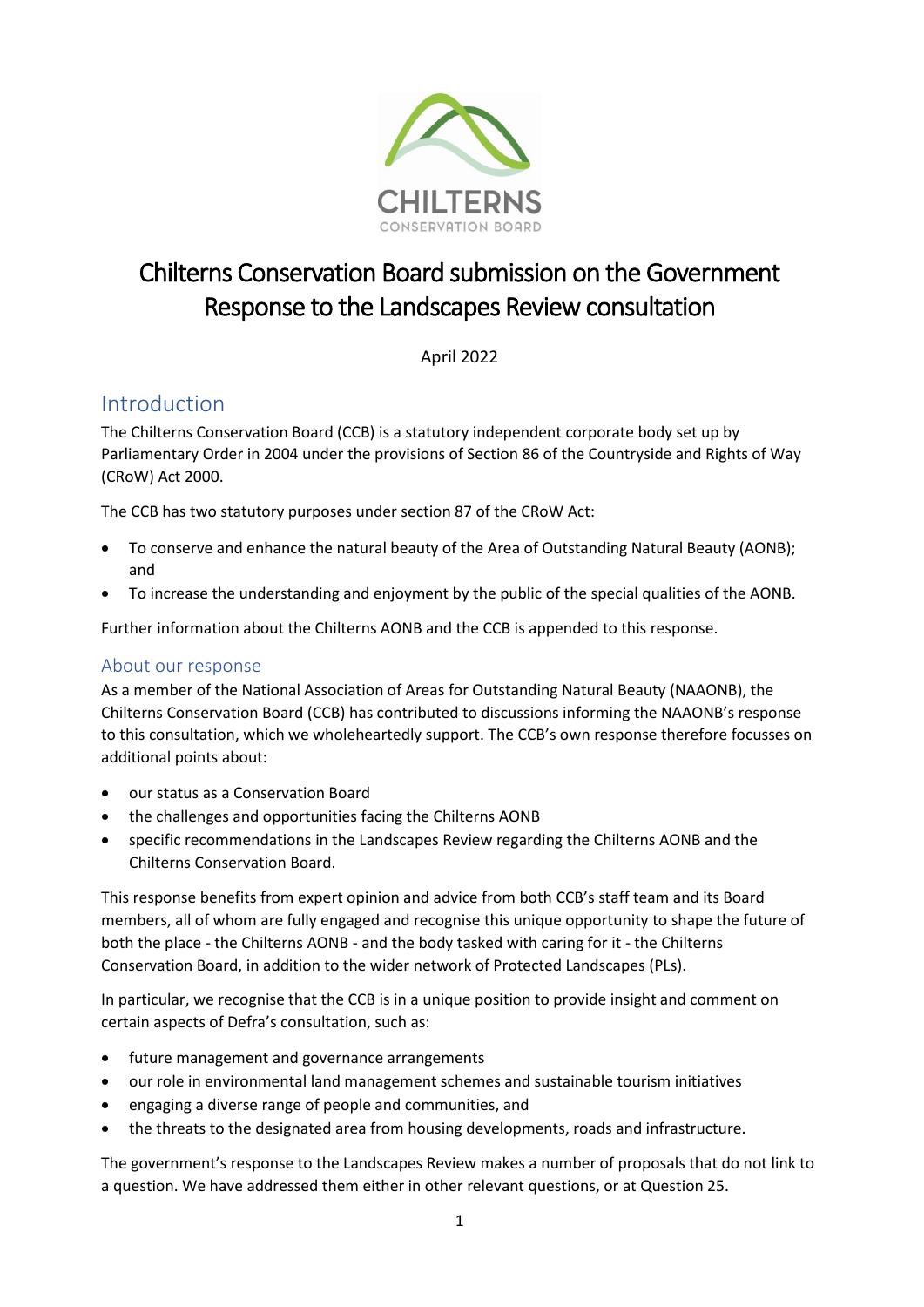## Overview

The Landscapes Review provides us with a once in a generation opportunity to understand and improve the vital role of Protected Landscapes in England. The CCB welcomed its conclusions and, since publication, has worked with Defra, Natural England, the NAAONB and the wider family of Protected Landscapes to explore how best to take the recommendations forward.

We therefore welcomed publication of the Government's response to the Landscapes Review, albeit two years after the Landscapes Review was published. Events in the meantime have emphasised more than ever the multiple benefits of well-functioning designated landscapes to the nation's social, economic and environmental wellbeing.

We also welcome the Minister's emphasis, in his foreword to the Government's response, on the important role of PLs in addressing many of the challenges and opportunities currently facing society: the impacts of a global Covid pandemic; connecting more people with nature and addressing inequalities in access; reversing declines in nature; tackling climate change; and 'levelling up' social and economic inequalities in society. In addition, the war in Ukraine challenges not only world peace, but also food security in many countries, including the UK.

## Executive Summary

- Proposal 24 of the Landscapes Review that AONBs be '*strengthened with new purposes, powers and resources*' is key to realising the government's ambition that its proposals will 'rise to the challenge before us and leave our protected landscapes in a better condition for future generations'.
- Any review of the purposes, powers and resources of PLs in the  $21<sup>st</sup>$  century must recognise that these places are critical components of the nation's economic, social and environmental infrastructure - a fact sharply revealed during the Covid-19 pandemic. PLs are essential for people's physical and mental health and well-being, with further benefits arising from their special qualities, character and ecosystem services they provide. Such infrastructure requires cherishing through careful and positive management and planning.
- While we welcome the many positive proposals in the government's response to the Landscapes Review, especially proposals to strengthen AONB and Conservation Board purposes and powers, it is our view that the response does not set out the ambitious, transformational change that Julian Glover and his team envisaged and fails to match the government's own ambition for nature, climate and people.
- The single most important issue underpinning the future success of Protected Landscapes, and ensuring delivery of the government's ambitions, is for AONB teams and Conservation Boards to be properly resourced. We are concerned that the government's proposed package of measures will not fully achieve Proposal 24 and, as a result, does not offer a secure future for England's 34 AONBs.
- **We recommend that the government doubles AONB budgets over this Parliament (three years). A dynamic and progressive funding formula and package of measures should reflect both the government's ambition and the future needs of society and of these special landscapes.**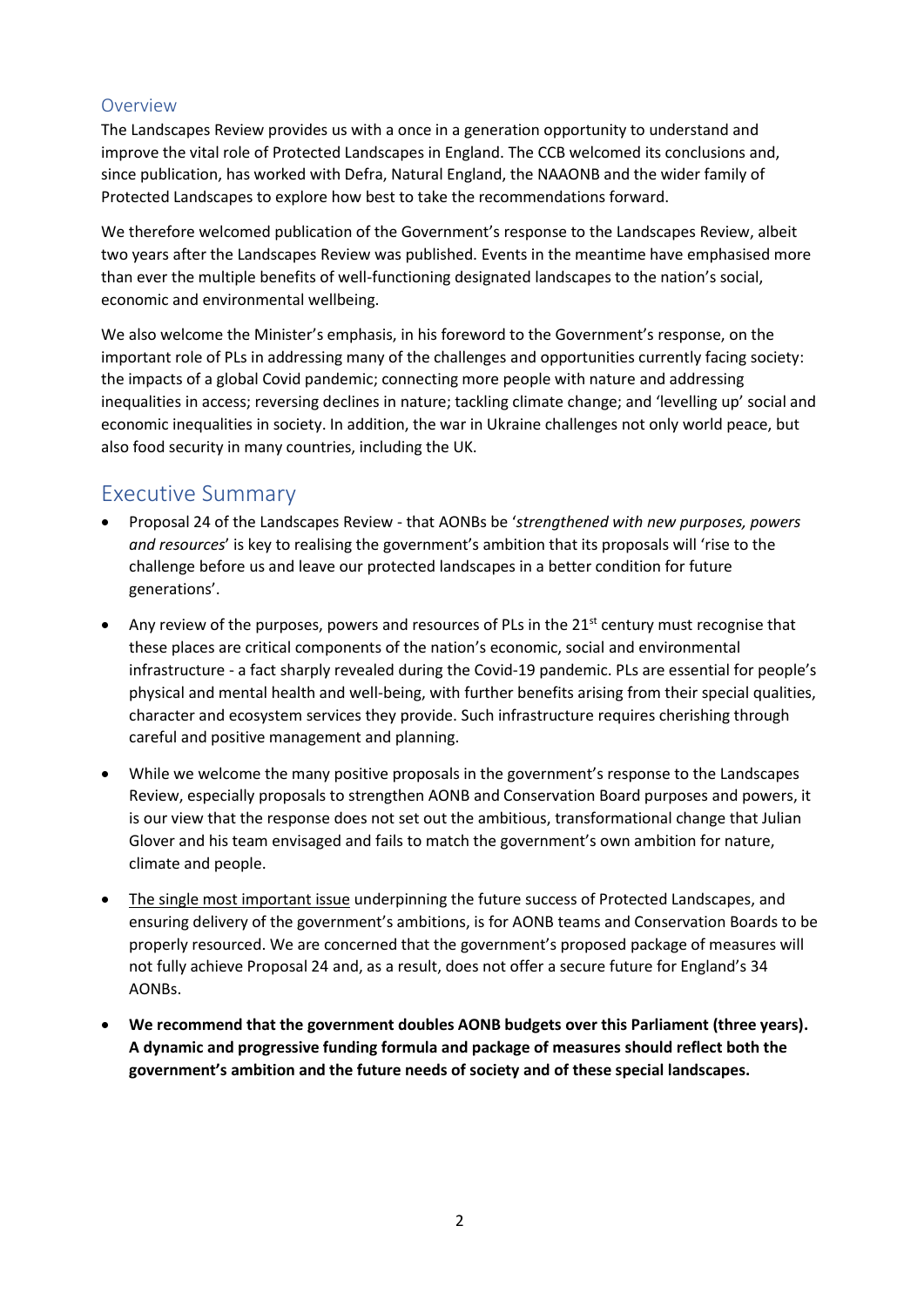## Consultation questions

1. Do you want your responses to be confidential? If yes, please give your reason. No.

2. What is your name? Chilterns Conservation Board.

3. What is your email address? [elaineking@chilternsaonb.org](mailto:elaineking@chilternsaonb.org)

4. Where are you located?

East of England and South East.

5. Which of the following do you identify yourself as? AONB Team (Conservation Board).

6. Should a strengthened first purpose of protected landscapes follow the proposals set out in Chapter 2? YES/NO/UNSURE. Unsure.

Our response is "unsure" because the proposals for the first purpose are unclear in the consultation document. It appears to propose to put Protected Landscapes (PLs) at the heart of nature recovery and climate policies, including in the delivery of nature recovery networks, (p.9) and supporting local authorities with local nature recovery strategies (p.10).

The CCB agrees with the Landscapes Review that PLs can and should play an important and enhanced role in nature recovery: they are large areas of mainly open land theoretically protected in the long term, where investment in nature has greater value that might be the case elsewhere. However, some of the current proposals cause concern, along with the rhetoric around them, and the way they have been interpreted by other stakeholders.

Arguably, nature recovery is already embedded in all PLs' purpose of conserving and enhancing natural beauty, and PL teams and land managers in those areas are already delivering on nature recovery as much as their limited resources allow.

The consultation paper, and the recent Nature Recovery Green Paper, both note that PL status should not in itself justify inclusion in land calculated as being protected 'for nature' as part of the Government's '30x30' commitment. We strongly endorse this because:

- 1. Only land that contributes specifically to nature conservation or recovery should be included in that calculation. PLs' diverse purposes is to the conserve and enhance landscape, which includes not only nature, but also the protection of and understanding of both physical and intangible cultural heritage, as well as geological features, and people's responses to and interactions with their environment.
- 2. The areas covered by PLs include developed land, which, while it could still contribute to nature recovery, cannot really be described as 'protected' for nature.

Some observers suggest that, since PLs are not part of the 30x30 calculation, and since parts of them are not rich in nature, they should prioritise nature recovery over the achievement of other objectives.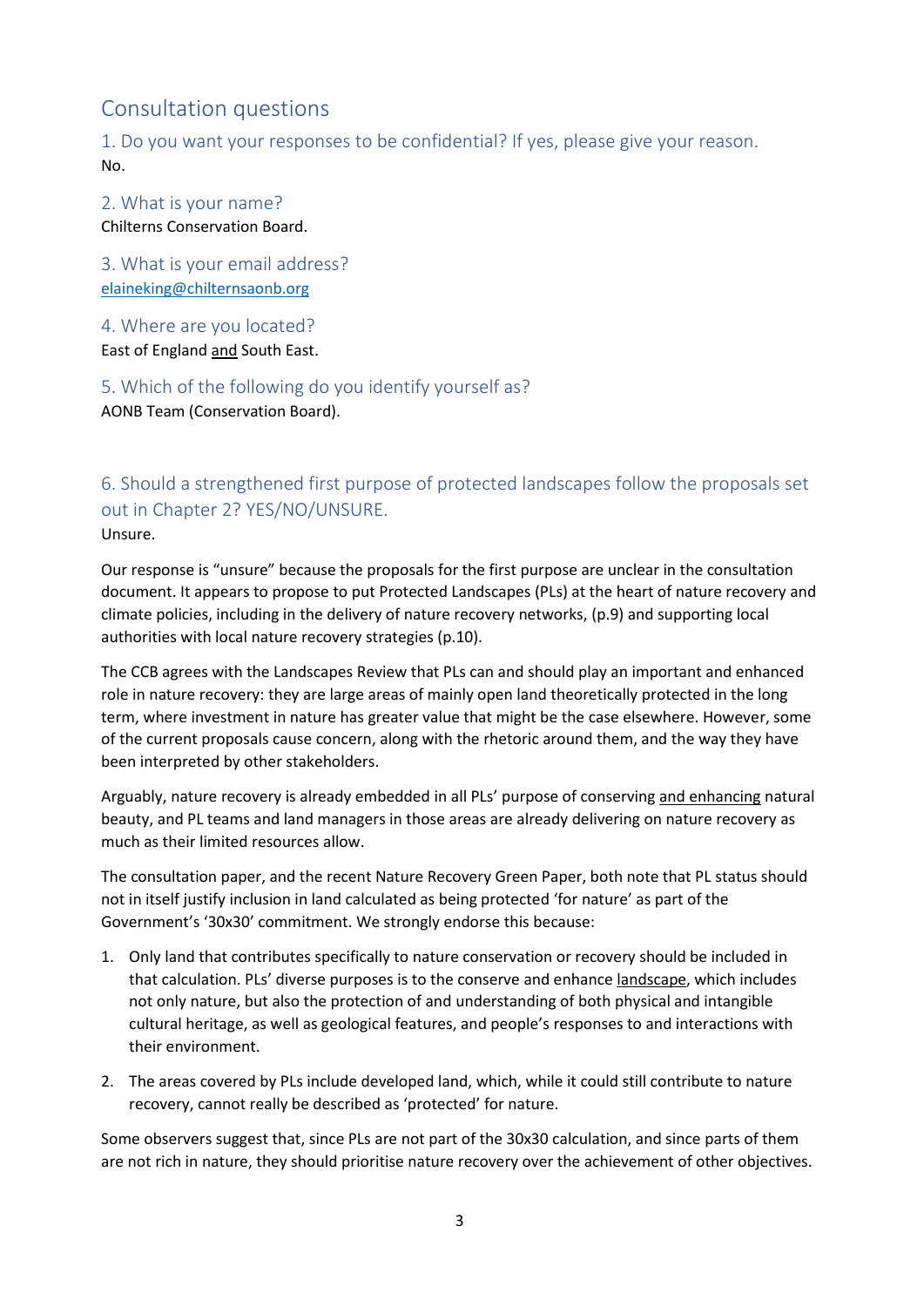**While the scale and intensity of the biodiversity crisis does indeed require radical action, in which PLs have a vital role, making nature recovery their exclusive objective would be deeply harmful to other elements that have formed the identity and character of the English Landscape.** 

Moreover, prioritising nature recovery over other matters would conflict with the International Union for Conservation of Nature (IUCN) objectives for PLs.

There are, in any event, insufficient resources to recover nature on all land, so investment in nature recovery should focus on areas (which may indeed be in PLs) where to do so would deliver multiple benefits, avoiding conflict with other objectives. This could be achieved within PLs through a process of coordinating nature recovery networks, Local Nature Recovery Strategies and local authorities' development plans, through PL Management Plans, all informed by appropriate evidence of the rich diversity of benefits that land provides in PLs, including Historic Environment Records, analyses of natural capital, species and habitat data, and so on.

## **The principles listed (p.10) for the proposed revised first statutory purpose are insufficient to ensure an appropriate balance between the objective of nature recovery and other objectives for which PLs have been designated**.

The latter includes the conservation and enhancement of cultural heritage and scenic beauty, and the promotion of the understanding and enjoyment of these landscapes and the features they comprise. (See also our response to Q7).

There are also real concerns about the balance between nature recovery and the conservation of existing nature and habitats. The consultation paper is quite dismissive of the important objective of conserving "what remains". For example, peak biodiversity may be achieved in the Chilterns by restoring the whole area to prehistoric levels of broad-leaf woodland, but this would imply the loss of other habitats, such as chalk grassland (a very biodiverse, priority habitat), that have been established through human interaction with the landscape. This would contravene the IUCN's principles for the conservation of Category V Protected Landscapes.

### **The CCB considers that a revised first purpose for Protected Landscapes should ensure that nature recovery is pursued actively and strategically in conjunction with all the reasons for a PL's designation.**

It must be managed carefully where there is potential for nature recovery to conflict with other objectives, such as the conservation of the special qualities of the landscape, including its cultural heritage and scenic beauty, accessibility, and the understanding and enjoyment of the landscape.

This revision would make the revised first purpose complex, and it may need breaking down into more than one purpose, with guidance on how different elements of the purpose should be balanced. The same applies to the proposed second purpose.

## 7. Which other priorities should be reflected in a strengthened first purpose e.g. climate, cultural heritage? OPEN

The CCB agrees that the revised first purpose must reflect other factors in addition to nature recovery and be clear how these should be balanced with each other (see also our answer to Q6).

Existing PLs have been designated on the basis of their 'natural beauty' - a questionable term which contrasts with the IUCN's 'scenic value/quality' descriptor. Nonetheless, there are two key sources of understanding of the meaning of 'natural beauty' as applied to PLs in England:

• Natural England's *Guidance for Assessing Landscapes for designation as National Park or Area of Outstanding Natural Beauty in England (updated June 2021)*; and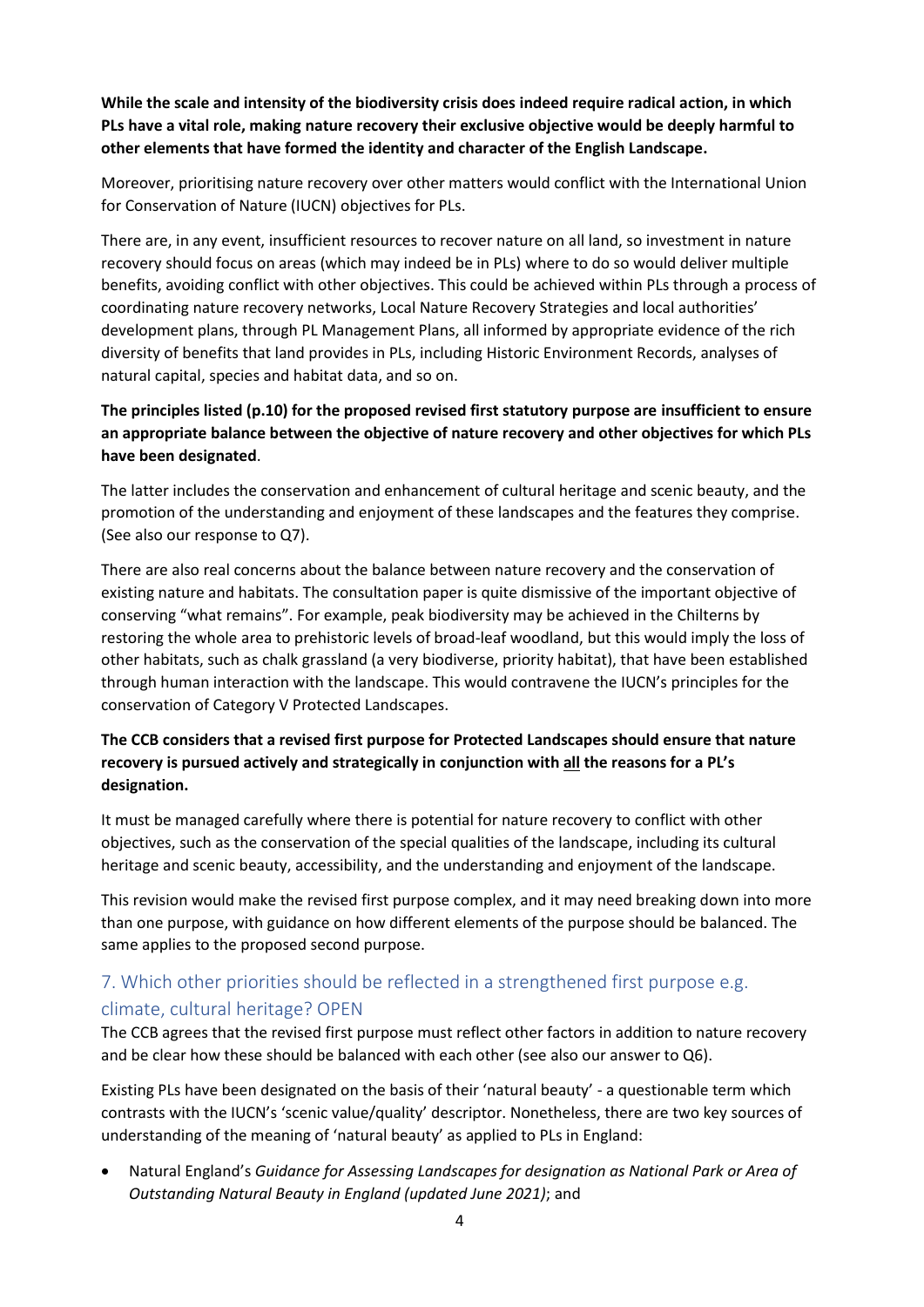• Paul Selman and Carys Swanwick's *[On the meaning of natural beauty in landscape legislation](https://landscapesforlife.org.uk/application/files/4515/8928/8643/Selman_-_On_The_Meaning_of_Natural_Beauty_2010.pdf)* (2010).

Nature (biodiversity, habitats, species) is just one dimension of what can make a landscape special and is not a prerequisite for PL designation. Note, for example, that the UNESCO World Heritage designation of the Lake District National Park is made under entirely cultural criteria: the Lake District, along with the majority of English landscapes including the Chilterns, in fact represents a fragile combination of natural and cultural elements.

Other factors that need to be reflected in a new first purpose will include:

- The purpose of conserving and enhancing scenic beauty: the character and special qualities of the landscape that appeal to people's senses (including tranquillity and remoteness as well as visual appeal). These give the area its sense of place, identity or brand, makes people want to visit, live, or set up a business there, and are key contributors to landscapes' benefits for health and wellbeing. These qualities led to the designation as a PL and should be their primary purpose. Changing or re-prioritising the purposes of PLs could arguably result in a need to re-assess their designation in the first place.
- The purpose of mitigating and adapting to climate change: the climate emergency is intrinsically linked to the biodiversity crisis, and both must be recognised. PLs have tended to focus on mitigating climate change but will need increasingly to consider how landscapes will need to adapt. For example, recovering nature by increasing the beechwood canopy in the Chilterns may be ineffective if beech trees are impacted by climate change (also note the experience of ash dieback).
- The purpose of conserving and enhancing historic environment and cultural heritage: the Chiltern Hills and their surroundings comprise one of the richest archaeological and historic landscapes in the country - its rich grasslands and chalk stream valleys have drawn human life and activity for millennia. There is abundant evidence for the time-depth of our human story in one special place, and this deserves not only recognition and understanding, but also protection and support for future generations to experience. The same principles apply to all PLs.
- The consultation's purpose of conserving, enhancing and even recovering cultural heritage must include intangible elements of heritage as well, such as archaeology and physical structures. These include, for example, traditional land management practices and literary or artistic associations (as recognised by the IUCN), as well as other aspects of rich cultural activity or identity. Local examples include the 'strip parishes' that enabled communities in the Chilterns to have access to woodlands, high and low pasture, spring water and arable land, reflected in administrative boundaries and the relationships between settlements to this day.

8. Do you support any of the following options as we develop the role of protected landscapes in the new environmental land management schemes? Tick all that apply.

9. Do you have any views or supporting evidence you would like to input as we develop the role of protected landscapes in the new environmental land management schemes? **OPEN** 

We are answering Q8 and Q9 together, partly because we did not find that the options presented in Q8 gave the opportunity to fully express the complexity of issues surrounding them.

Farmland covers approximately 60% of the Chilterns AONB. As in most, if not all other Protected Landscapes (PLs), the policies and infrastructure that support farmers therefore have a major influence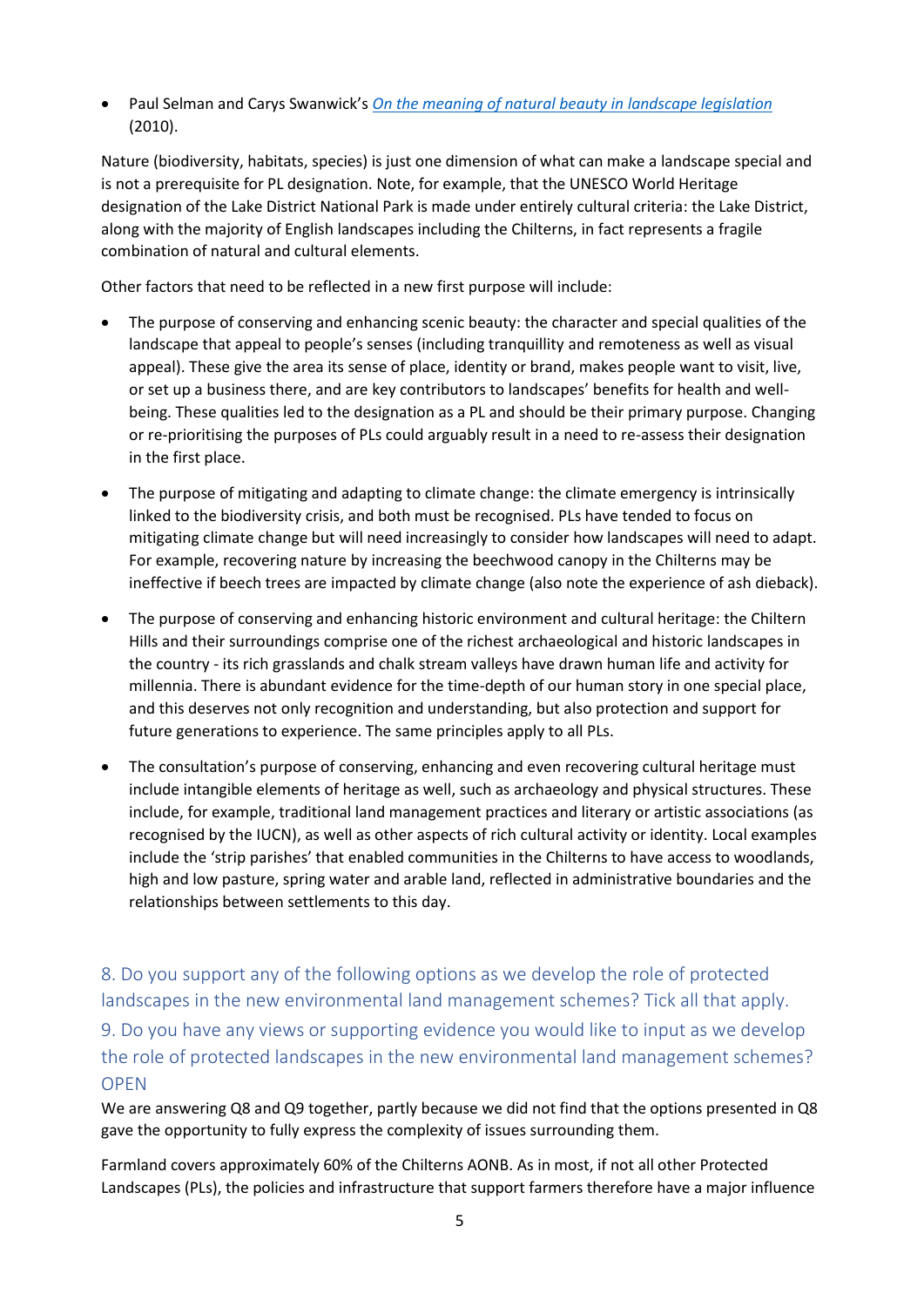on how, or whether, the government's ambitions are realised in these landscapes, not least because PLs do not necessarily own or directly manage any land themselves (the Chilterns Conservation Board does not).

If designed and delivered well, future land management policies will help meet the government's commitments on net zero and reversing declines in nature, while supporting farmers to run sustainable businesses and increasing food security. They will also support people's health and wellbeing, increase access to the countryside, contribute to a thriving local economy and protect and enhance the cultural and historic environment.

### **Farmed land is where the biggest gains for nature recovery will be made. Future schemes must provide farmers the support they need.**

Defra's three-year Farming in Protected Landscapes programme (FiPL) has enabled the CCB to deliver numerous projects in partnership with Chilterns farmers. Our FiPL webpage is [here](https://www.chilternsaonb.org/projects/farming-in-protected-landscapes) and a summary of the projects funded in Year 1 are [here.](https://www.chilternsaonb.org/uploads/FiPL/Chilterns%20Conservation%20Board%20-%20Farming%20in%20Protected%20Landscapes%20Programme%20Year%201%20approved%20projects.pdf)

The FIPL programme gives all PLs an opportunity to deliver more for nature and people - as set out in the recently published Nature Recovery Green Paper, 25 Year Environment Plan and proposals in the Landscapes Review. Indeed, the government's own advisors, Natural England, advocate that Protected Landscapes be the 'backbone' of nature recovery in England.

While FiPL has enhanced our work engaging and delivering positive outcomes with farmers and landowners, inevitably improvements can be made. The CCB has shared its views as part of the programme's ongoing evaluation process. We also set out below a number of observations that we hope might inform future land management policies and programmes, especially in Protected Landscapes.

#### Challenges with FiPL

**Resources**: the limited total funding means only a small proportion of the farmers in the Chilterns AONB benefit from the funds. The CCB and other PLs are already demonstrating how we can work collaboratively with farmers and landowners to deliver positive outcomes, through FiPL and other means. This work needs to be scaled up to ensure that future environmental land management schemes truly deliver the government's ambitions. Key to success will be to ensure the programmes benefit *all* farmers and deliver huge gains for nature and people across the *whole* of the protected areas.

The level of support for individual project elements is also challenging, with many farmers telling us that they will not be able to sign up for new environmental land management schemes, and continue to manage their farms to enhance nature, as insufficient financial support means that they cannot run a profitable business.

For example, a Chilterns farmer who owns common land and associated fields recently explored FiPL funding for clearing scrub, installing new fencing and water troughs, and introducing cattle to graze the area. This would have brought an area of poor-quality chalk grassland habitat into favourable condition. However, stock fencing rates in Countryside Stewardship (CS) are £4.90/m, but the likely actual cost of purchase and installation is around £13/m. FiPL grants cannot exceed CS payments and the gap between a grant and actual costs was too great.

**Flexibility:** agri-schemes need to be designed to be flexible, allow innovation to meet local needs, engage all farmers, be deliverable at scale and be consistent with nationally set targets.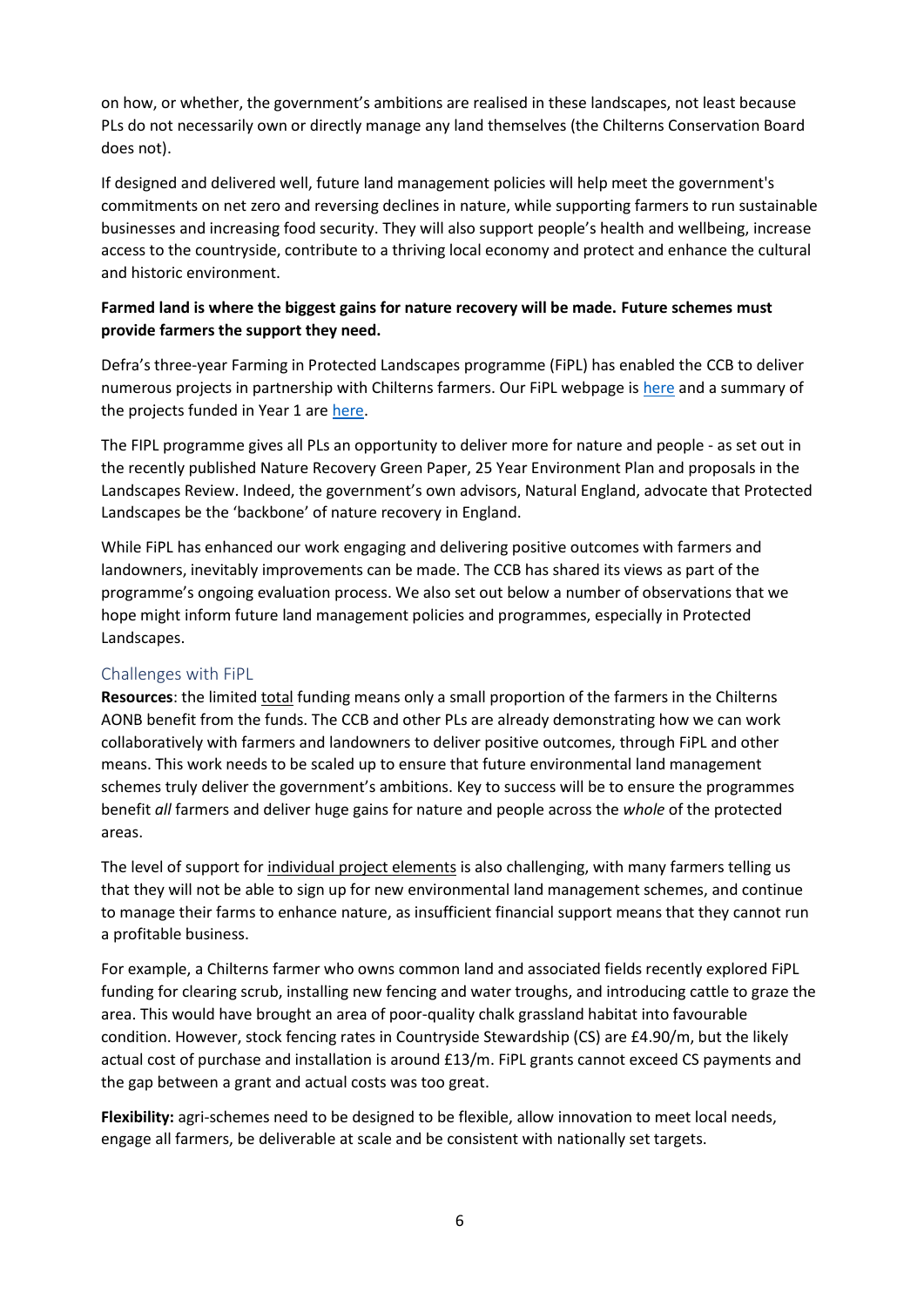An example of the need for effective funding and flexibility of agri-schemes is the urgent need to care for the 1% of remaining calcareous chalk grassland in the Chilterns, which can support a very diverse range of flora and fauna, with botanical rarities in the Chilterns AONB including Chilterns gentian, wild candytuft and pasque flower.

While famers and land managers are keen to maintain and enhance the small fragments of valuable habitat scattered through the Chilterns AONB, they cannot do so within the existing agri-environment framework: species-rich grassland payments are very low and do not provide flexibility to address local needs and opportunities.

**Long term certainty:** Some of the Chilterns AONB's most critical sites for delivering nature recovery represent a cost, rather than an income stream, for farmers and landowners. Long term support is therefore essential to support both nature recovery and sustainable farm businesses.

For example, a Site of Special Scientific Interest (SSSI) in the central area of the Chilterns AONB, noted for its chalk grassland and butterfly species, has had little or no active management for the last 20 years. The farmer wanted to develop a chalk grassland restoration project but needed advice on specialist management, funding for developing and delivering the project, plus ongoing management, and a way to demonstrate impact.

The CCB's Chalk Cherries and Chairs Landscapes Partnership - funded by the National Lottery Heritage Fund - provided financial support for initial ecological advice, development of a SSSI management plan and a Higher Tier Countryside Stewardship application. The site has now been transformed and is in active management. However, current stewardship schemes only offer funding for the first two years of the £80,000 capital works and only 80% of the full cost.

The project would not have taken place but for CCB's project funding, and while the CCB's project has funded the initial improvements, funding for long-term management will be needed.

In conclusion, neither Countryside Stewardship nor FiPL on their own cover the full package of support needed to get major nature recovery projects off the ground. Future environmental land management schemes must make this possible across whole PLs.

An approach that addresses the challenges above could be to support a farmer with the true costs of environmental schemes, particularly where the multiple benefits can be demonstrated, such as boosting nature, sequestering Carbon, improving access to the countryside, protecting archaeology and the historic environment and supporting sustainable farming businesses.

#### Future schemes

**Existing infrastructure and farmer clusters:** Despite the FiPL programme being introduced late, the CCB used existing relationships and networks through its three farmer clusters to deliver the FiPL [programme](https://www.chilternsaonb.org/projects/farming-in-protected-landscapes.html) in the Chilterns AONB on time and to budget in its first year. We believe that future environmental land management schemes can be delivered effectively through farmer clusters. The CCB facilitates and supports three farmer cluster in the Chilterns AONB, with the most well-established (because it is well-resourced through external funding from the National Lottery Heritage Fund) being the Central Chilterns Farmer Cluster. Our case study is [here.](https://www.chilternsaonb.org/uploads/FarmerCluster/Farmers_leading_the_way_for_natures_recovery_in_the_chilterns.pdf)

**Archaeology and historic environment**: the CCB is often asked to advise farmers and others on the heritage that needs to be protected on their land, and how to make it more sustainable and accessible to the wider communities. Many partners have also expressed a desire to benefit from 'in house' expert heritage advice from the CCB. The CCB's archaeologist deals with requests for advice but is on a fixed term contract, funded through a National Lottery Heritage Fund project[, Beacons of the Past.](https://www.chilternsaonb.org/projects/beacons-of-the-past.html)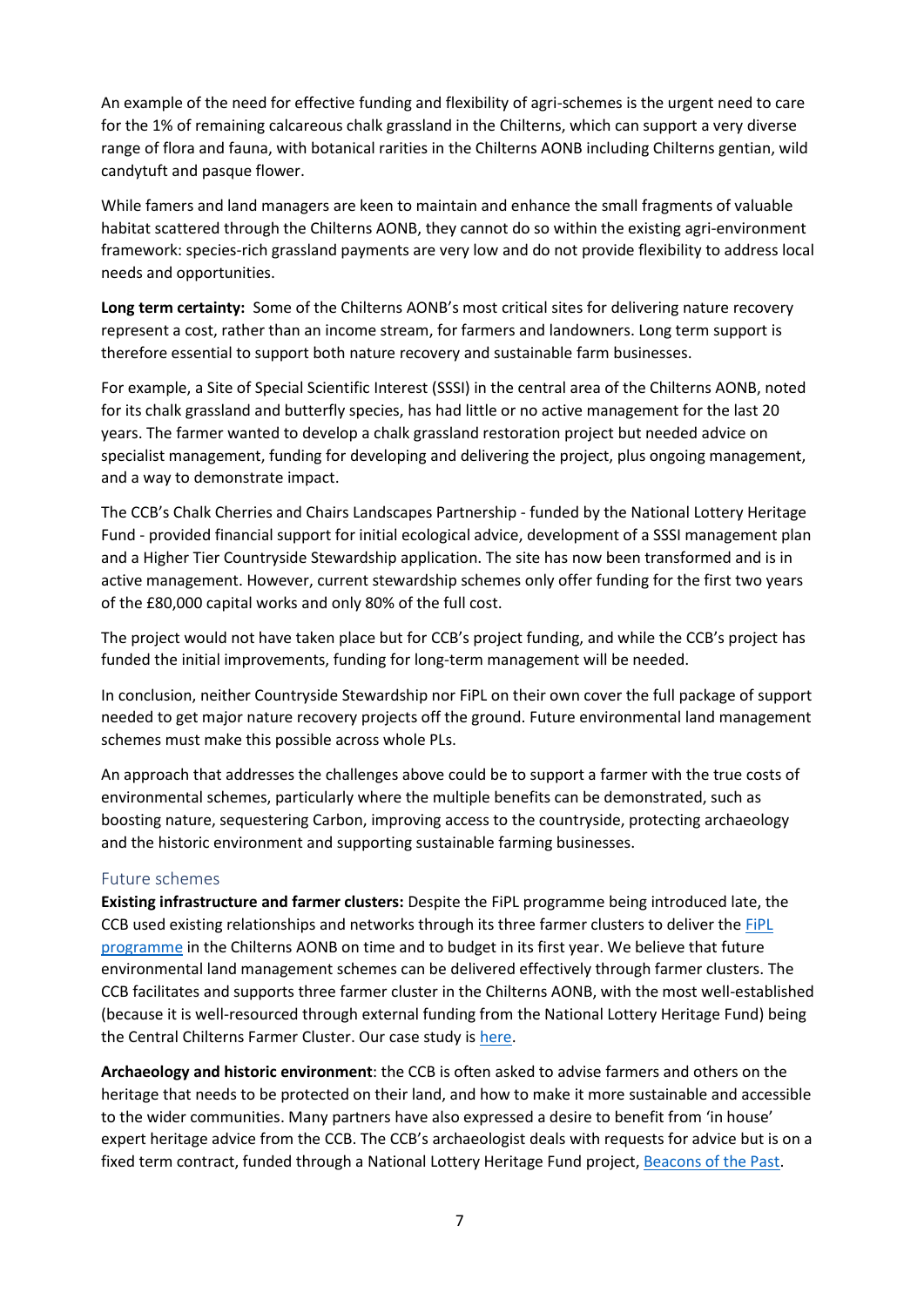We propose that conserving and advising on archaeology and heritage be included in PLs' core work as part of a broader package of increasing government funding of PLs. In the meantime, the CCB is exploring means by which this may be funded.

**Key to PLs playing a vital role in new environmental land management schemes is to establish, expert, well-resourced and permanent staff teams that can strategically manage, guide and facilitate nature recovery activities, working in partnership with farmers and other stakeholders.** 

10. Should AONBs have a second purpose relating to connecting people and places, equivalent to that of National Parks? YES/NO/UNSURE

11. Should a strengthened second purpose of protected landscapes follow the proposals set out in Chapter 3 to improve connections to all parts of society with our protected landscapes? YES/NO/UNSURE

## 12. Are there any other priorities that should be reflected in a strengthened second purpose? OPEN

We are answering Q10, Q11 and Q12 together.

#### Q10 and Q11: UNSURE

We have answered "unsure" only because the proposals for the second purpose are, as yet, unclear. It is worth noting that a second purpose equivalent to that of National Parks already applies to AONB Conservation Boards.

However, we strongly agree with the need to reach and engage all parts of society and make the countryside more inclusive and appealing to urban audiences, socio-economically deprived groups, those from Black Asian Minority Ethnic (BAME) communities, young people, those with limited mobility and other under-represented groups. From our experience of carrying out relevant projects, which we set out below, we know that this can be achieved with the necessary resources and expertise.

The Covid pandemic has highlighted the inequalities of access to green spaces, and this is evident in the Chilterns, with significant BAME populations living in a number of Chiltern towns including Luton, Aylesbury, High Wycombe, Reading and Chesham, plus other nearby towns including Slough and Didcot. Despite having the Chilterns AONB on their doorstep, many are not aware of this special landscape and do not currently access or engage with it.

We have developed National Lottery Heritage Fund (NLHF) projects which have enabled us to scale up our engagement work with people and diverse communities. Our NLHF [Chalkscapes](https://www.chilternsaonb.org/projects/chalkscapes-2.html) project is at the development stage which, if successful, will enable us to deliver an exciting programme of engagement, connecting diverse communities with the northern Chilterns landscape. These externally funded projects play an important role in our work and we are keen to secure additional funding to scale-up this work across the full designated area and reach greater numbers of people.

The CCB has also been able to coordinate and manage extensive volunteering programmes. Effective engagement with volunteers requires significant capacity and resources. In the Chilterns AONB this is largely facilitated through externally funded projects, such as our NLHF Landscapes Partnership[, Chalk,](https://www.chilternsaonb.org/projects/CCC.html)  [Cherries &](https://www.chilternsaonb.org/projects/CCC.html) Chairs. Ultimately, our ambition is to develop and support volunteering programmes across the whole AONB, rather than only in project areas, enabling us to work strategically with the NHS, schools and other specialist organisations on green prescribing and related initiatives.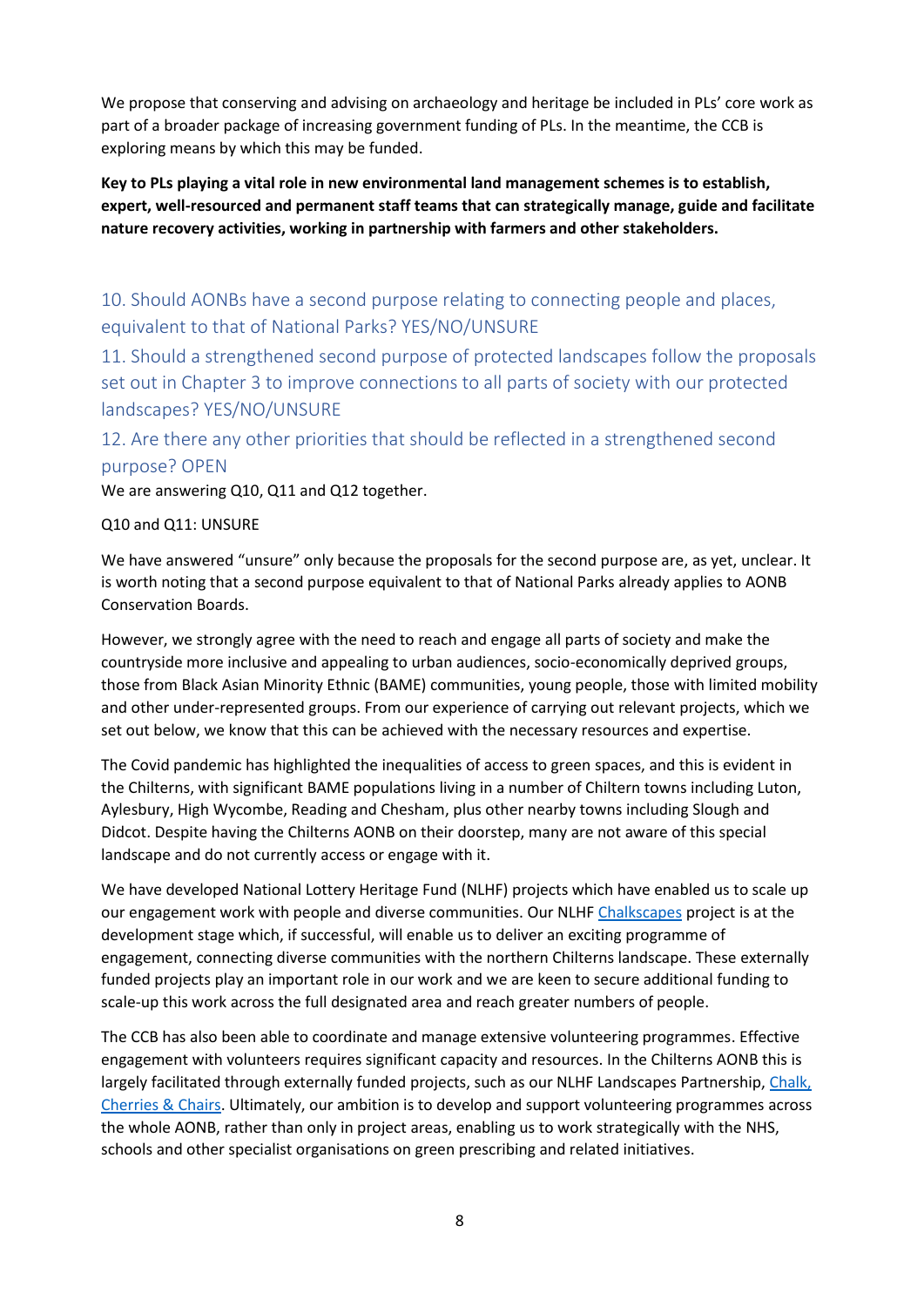**A second purpose relating to connecting people and places would therefore be most welcome but would require adequate resources to support implementation and impact.**

### Countryside Access for All

The government's response states that "We strongly support taking a more active role in supporting access than just promoting opportunities" and we wholeheartedly agree. The Chilterns has particular strengths in provision of stile-free routes, extensive health walks programmes and some high-quality wheelchair-accessible trails, all within easy reach of large populations. However, people with limited mobility and other physical and mental health disabilities, are still underrepresented amongst those people that engage with and enjoy the countryside.

### **The CCB is exploring means by which we can genuinely engage a diverse range of people and become a national exemplar for inclusive access, building on existing efforts.**

Current CCB initiatives include:

- Actively engaging with groups who find it hard to access the countryside, and working with them to support participation and enjoyment;
- Encouraging more provision of accessible trails and traffic-free multi-user routes;
- Encouraging more accessible facilities within the hospitality sector (cafes, pubs, accommodation with wheelchair accessible toilets). At present provision is poor, making it a disjointed visitor offer.

A strengthened second purpose could also refer to:

- The need for centrally-coordinated communications campaigns to make real impact on visitor management and behaviour change. This needs proper long-term investment;
- The need for AONB teams to be able to effectively influence decisions on land use, including beyond the planning system, in line with the purposes of designation.

Note that the resulting complexity of the proposed second purpose may necessitate breaking it down into more than one purpose, with guidance on how different elements of the purpose should be balanced, including balancing these with the first purpose. The same applies to the proposed first purpose.

## 13. Do you support any of the following options to grant National Park Authorities and the Broads Authority greater enforcement powers to manage visitor pressures? Tick all that apply. (Fixed Penalty Notices / Public Space Protection Orders / Traffic Regulation Orders)

The CCB agrees that National Park/Broads Authorities should be given greater access to enforcement powers to help manage visitor pressures such as those outlined in the consultation paper.

As a point of principle, consistent with levelling-up the powers and functions of AONBs with those of National Parks, we suggest that consideration also be given to whether those powers could be applied to AONB Conservation Boards (e.g., as 'concurrent functions' under their establishment orders), subject to appropriate resources being made available to support such activity.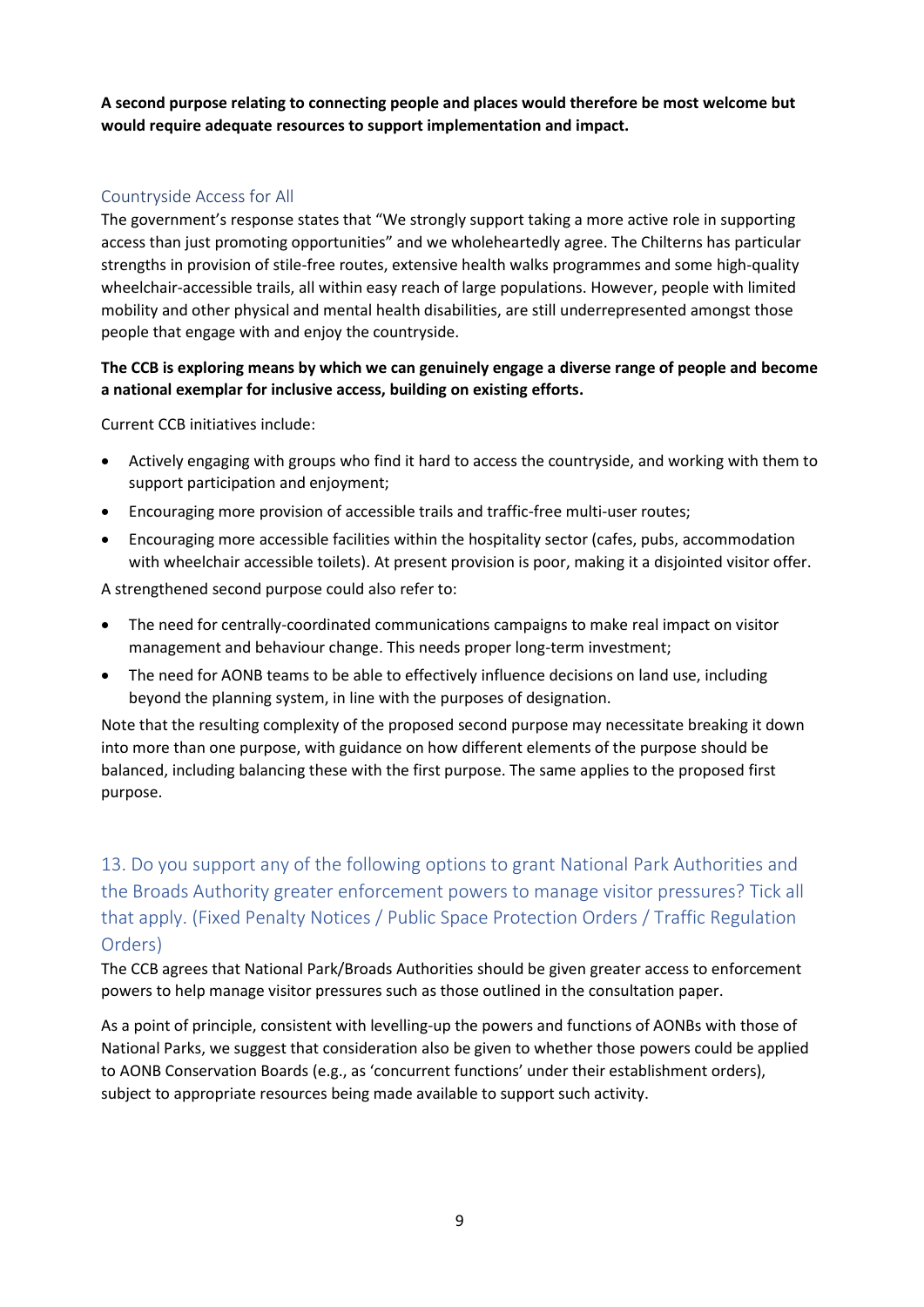## 14. Should we give National Park Authorities and the Broads Authority and local highway authorities additional powers to restrict recreational motor vehicle use on unsealed routes? YES/NO/UNSURE

Yes. The CCB considers that there is a very strong case for National Park/Broads and Highways Authorities to be granted additional powers to restrict recreational motor vehicle use on unsealed routes. Consistent with some of our other comments, and with the objective of levelling up the powers and functions of AONB teams with those in National Parks and the Broads, we would like consideration to be given to whether those powers could be applied to AONB Conservation Boards (e.g. as 'concurrent functions'), subject to appropriate resources being made available to support such activity.

In this regard we also commend general observations on the issue made by the Green Lanes Environmental Action Movement (e.g. their briefing a[t http://www.gleam-uk.org/wp](http://www.gleam-uk.org/wp-content/uploads/2009/07/GLEAM-briefing-Glover-Landscapes-Review.pdf)[content/uploads/2009/07/GLEAM-briefing-Glover-Landscapes-Review.pdf\)](http://www.gleam-uk.org/wp-content/uploads/2009/07/GLEAM-briefing-Glover-Landscapes-Review.pdf), and observations on the Ridgeway in the Chilterns set out by the Friends of the Ridgeway.

15. For which reasons should National Park Authorities, the Broads Authority and local authorities exercise this power? (Environmental protection / Prevention of damage / Nuisance / Amenity / Other)

We agree with all of the reasons listed and would add the safety of all users of such routes, and emphasising tranquillity as an important aspect of the necessary environmental protections.

16. Should we legislate to restrict the use of motor vehicles on unsealed unclassified roads for recreational use, subject to appropriate exemptions? (Yes – everywhere / Yes – in National Parks and Areas of Outstanding Natural Beauty only / Yes – in National Parks only/No/Unsure

Yes - in National Parks and AONBs, and also elsewhere on National Trails, as a minimum.

Restrictions should be applied automatically in National Parks, AONBs, on National Trails and in other similarly protected areas, and there should be a positive presumption in favour of local application of restrictions elsewhere, supported with a model local traffic regulation order with pre-approved wording and conditions.

If there is no appetite for applying such restrictions by default to all unsealed unclassified roads, or even to such roads in protected landscapes, the CCB supports the position of the National Trails organisation that the use of National Trails be restricted to that envisaged in the National Parks and Access to the Countryside Act 1949, i.e. for walking, cycling and horse riding.

## 17. What exemptions do you think would be required to protect the rights and enjoyment of other users e.g., residents, businesses etc? OPEN

Exemptions should apply to access for residents and businesses, including farm businesses. There should not be exemptions for organised or commercial recreational activity, e.g. by visitors, though case-by-case exemptions could be offered to support limited commercial recreational activity consistent with the peaceful enjoyment of the natural beauty of the landscape, for example guided vehicle safaris and to enable access by people with mobility impairments.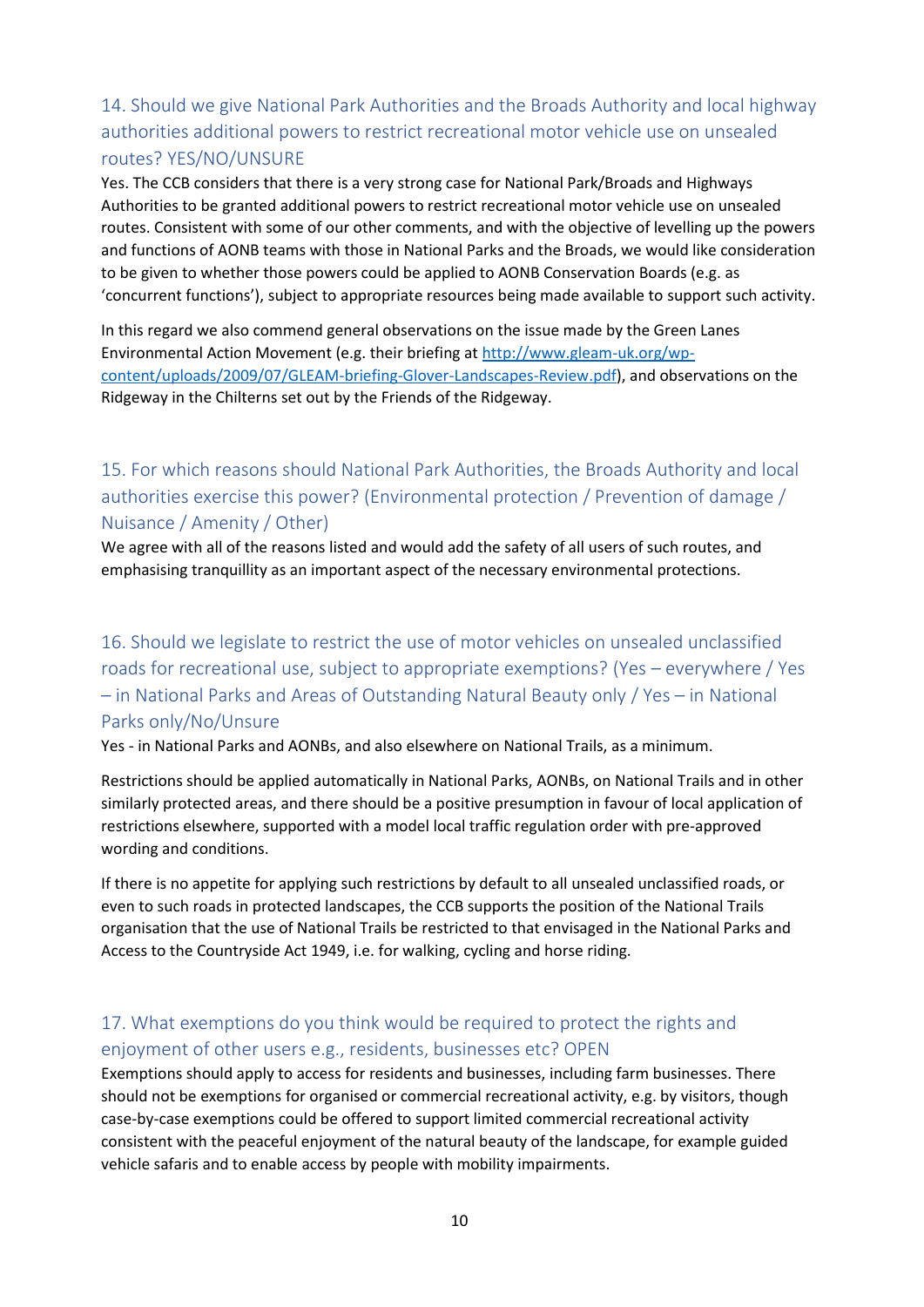## 18. What roles should AONBs teams play in the plan-making process to achieve better outcomes? OPEN

Before considering the role of AONB teams in plan-making, the CCB would observe that the planning system could be better equipped to deliver better outcomes for Protected Landscapes (PLs):

- a) with improvements to the content of the National Planning Policy Framework (NPPF) and its supporting online Planning Practice Guidance (PPG), and
- b) should such improvements not be practicable by ensuring that decision-makers, including local planning authorities (LPAs) and the Planning Inspectorate (PINS), correctly followed the existing provisions of the NPPF and Planning Policy Guidance (PPG).

The NPPF correctly recognises PLs as assets (strictly "areas or assets of particular importance" at e.g. NPPF para 11(b)(i)). We contend that PLs are essential elements of the nation's economic, social and environmental infrastructure, which should be managed positively through both the plan-making and development management processes in a manner consistent with the reasons for their designation. Harm to those qualities which led to PLs being designated, whether by cumulative erosion of their character or wholesale development of land, should not merely be limited, but avoided altogether, unless it is essential to meet a pressing local or national priority that cannot be achieved elsewhere or by other means. The NPPF policies (e.g. paras 176-178) that are intended to achieve this are negatively worded and the tests intended to prevent such harm are incredibly weak and require urgent attention.

The NPPF's flagship 'presumption in favour of sustainable development' policy (para 11) is, in fact, very positive about PLs, treating them as "assets" and allowing LPAs to plan to deliver less than their identified development needs in areas where PLs apply (para 11(b)(i)).

However, few LPAs take the opportunity to plan for lower levels of development than are identified as needed (e.g. through the national standard method for assessing local housing need) and many plan to exceed their identified need, even where it is apparent that such levels of growth cannot be achieved without causing harm to a PL (or other 'footnote 7' asset).

In local plan examinations, planning inspectors tend to be focused on increasing the delivery of development, in preference to other equally important objectives of the planning system and rarely, if ever, intervene where unrealistic or potentially harmful development requirements are proposed, even when concerns have been raised by AONB teams or by Natural England.

As an example, the recent South Oxfordshire Local Plan included a 15% housing growth aspiration, which could have been reduced when a Neighbourhood Plan demonstrated adverse impact on two AONBs. However, the outcome of the Local Plan Examination was to make 15% a target to be met and exceeded, on the grounds of lack of evidence of harm to the AONB and of the need to avoid placing a 'cap' on development. It is hard to see how the NPPF's clear policy that the "scale and extent of development within all these designated areas should be limited" (our emphasis, para 176) can be complied with without allowing local or neighbourhood plans to place a 'cap' on the amount of development to be planned for.

A serious conversation about planning policy in PLs is urgently needed. Currently there is considerable uncertainty: the rewards of success make it profitable to speculate on housing and commercial development within PLs, through local plans or planning applications, even though such forms of development is meant to be limited. At the same time farmers, small business owners and residents do not have confidence to invest in projects that would be compatible with the designation and are priced-out of land purchase by the hope value caused by property speculation.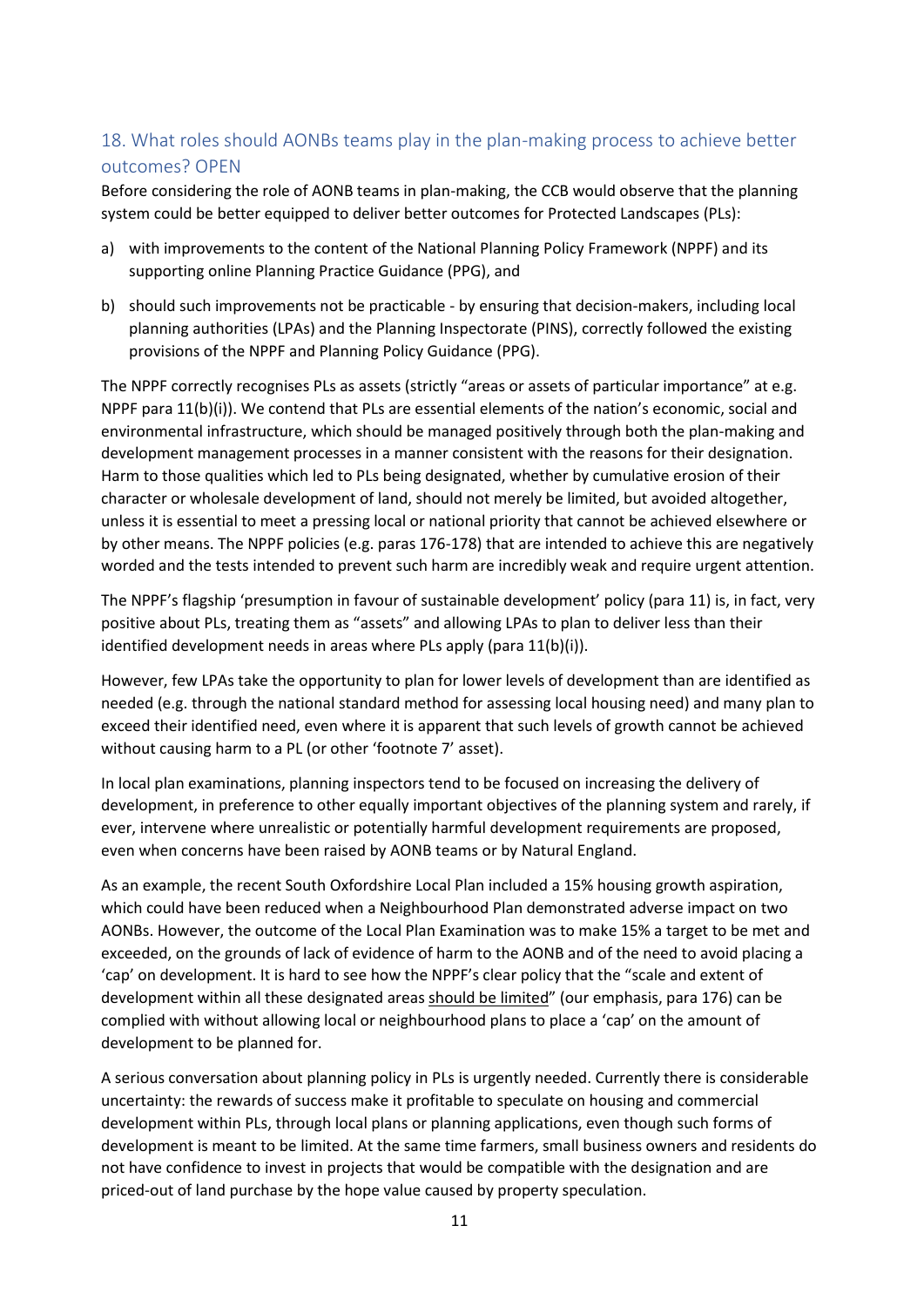On the specific consultation question about the role of AONB teams in plan-making processes, the CCB would make the following comments:

A distinction may need to be made between the role of AONB Conservation Boards and other types of AONB teams. As independent statutory bodies, Conservation Boards operate at a more arms-length distance, especially compared to those AONBs lying within a single local authority area. AONB teams operating across a large number of local authority areas are likely to have a similar experience to established Conservation Boards.

#### **We do not agree with the Landscapes Review proposal for a single comprehensive local plan for a whole AONB area.**

This would be disruptive for existing plan-making arrangements by LPAs, and the Conservation Board would have neither the resources, nor the democratic mandate, to deliver. There would also be issues of how residual local plan areas would be handled. For example, in the Chilterns, it would leave local authority areas such as Buckinghamshire and South Oxfordshire with local plans divided by the Chilterns area.

For several years, the CCB has promoted a model AONB policy for inclusion in the multiplicity of local plans that make up the AONB, with moderate success. Most adopted local plans contain a version of the model policy, often modified during the consultation and examination processes (resulting in uneven application across the AONB). The policy is focused on development management matters and has little strategic influence beyond policy that is already contained in the NPPF.

A model more along the lines of the joint Arnside and Silverdale AONB DPD highlighted on p.62 of the Landscapes Review might be more appropriate. This is not a local plan in the traditional sense, but more like an 'action area plan' DPD as envisaged under the Planning etc Act 2004, which overlaps with other policies of the individual authorities' plans. This approach is still lawful, despite more recent planning reforms, but is not actively supported in the NPPF.

However, the way forward might not be in the composition of the local plans themselves, but in the ways in which they are prepared. We recommend the following options:

- **That AONBs should be removed from the standard methodology for the assessment of local housing need, as National Parks are.**
- Instead, a requirement should be set to identify specific local housing needs and the opportunities to meet those, and other development needs, through the use of suitable previously developed land and/or small-scale sites, including rural exceptions sites.
- **That AONB Conservation Boards are granted 'Specific Consultation Body' status, which would require local authorities to include CCB in a "Statement of Common Ground', about strategic issues such as housing numbers and distribution.**
- This status would underpin their respective Local Plans. Such a Statement would define how Local Authorities would encompass the conservation of the AONB in their Local Plans, making it integral to their thinking in contrast to CCB's current 'arm's length' position, and putting us in a similar position to other strategic bodies. It would build a relationship with Councils on many policy matters, in agreeing text and justification, and would raise the AONB profile both when the plan is examined, when planning inspectors review policy text/land allocations, and in the sometimesquixotic decisions on subsequent planning appeals.
- **That conformity with the NP/AONB Management Plan is made a specific statutory requirement of local plans** (where the area covered includes or is adjacent to a Protected Landscape) and built into the tests of soundness in para 35 of the NPPF.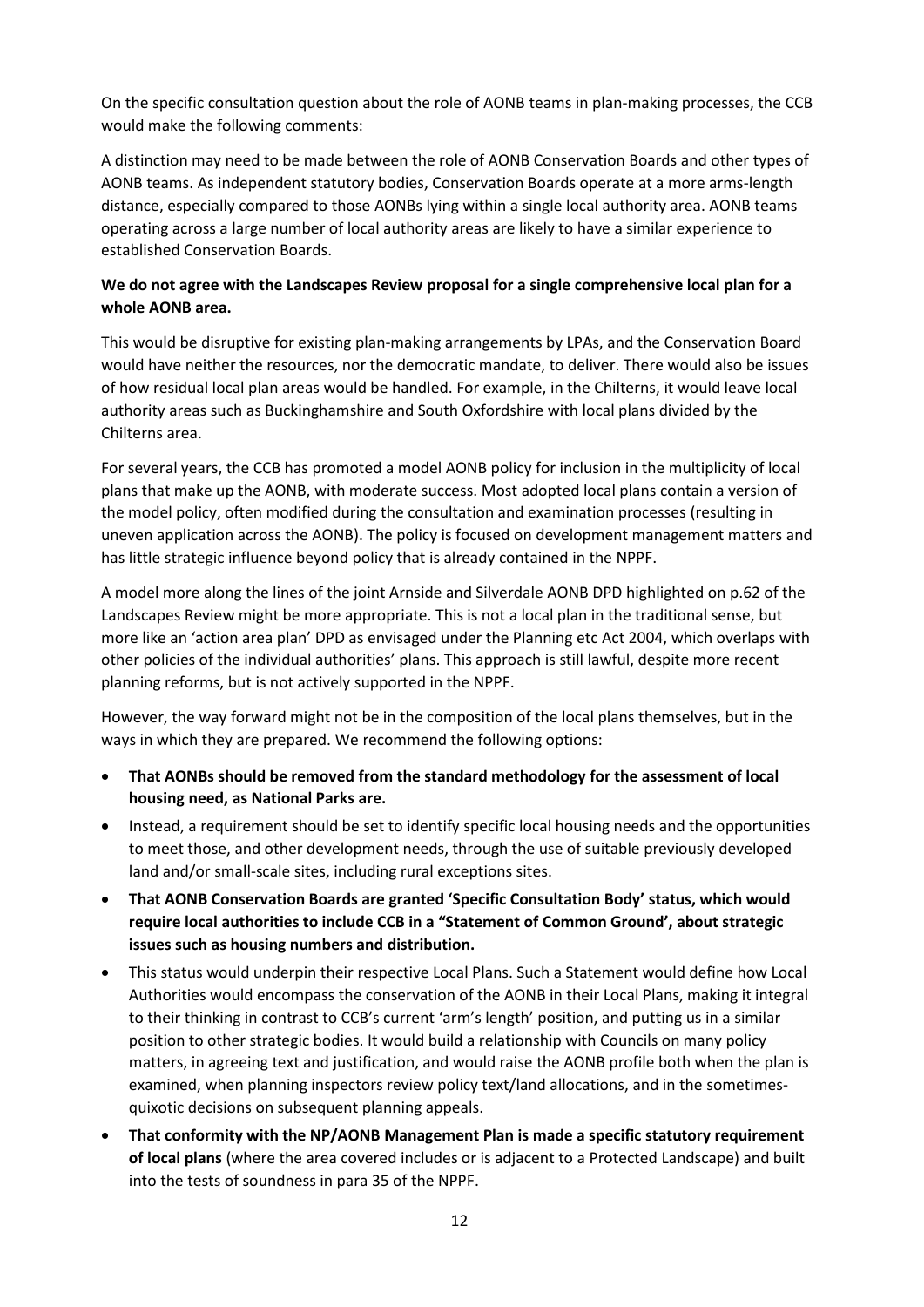## 19. Should AONB teams be made statutory consultees for development management? YES/NO/UNSURE

Yes.

### **Statutory consultee status is desirable for AONB teams because it is the only available option that offers some potential to improve our voice on planning decisions**.

Such status would be especially important in enabling AONB teams to determine what we are consulted on, have recourse if we are not consulted and raise the profile of our submissions.

### However:

- Established caselaw suggests that, despite the fact statutory consultees views should be given greater weight than others, it is not in any way enforceable.
- Statutory consultee status comes with conditions, e.g. requirements to provide a substantive response and to report on responses made, etc., which could add to the pressure to respond, and definitely adds to workload (especially in the short term while 'standing' or 'standard' responses are prepared). As a result, statutory consultee status would require increased resources being provided to AONB teams.
- Statutory consultee status only applies to planning applications, when what AONB teams really need is increased status further up the strategic decision chain, including better policy in the NPPF, consideration in various national and local development orders, and statutory standing in preparation of local/neighbourhood plans, as well as in decisions in other regimes, e.g. NSIPs, T&W Act, Hybrid Acts, etc.
- Greater impact may be had through a suite of changes not necessarily directly related to consultee status. For example:
	- $\circ$  Reconsidering the meaning of statutory consultee status in the relevant regulations in terms of the nature of the 'regard' or 'account' to be had.
	- $\circ$  Reconsidering the impact of s.85 of the CRoW Act, so that an AONB teams' role is explicitly to explain to the decision maker how they can have regard to the purposes of the designation (and, in particular, the delivery of the AONB Management Plan).
	- o Granting to AONB teams a power to request a Secretary of State call-in of the application. This should include a role for the Secretary of States at both the Department for Levelling up, Housing and Communities (DLUHC) and Defra to balance more equitably the achievement of the government's objectives for PLs with their objectives for delivering development.
	- o A limited third-party right of appeal.

The different relationship that Conservation Boards have with LPAs in comparison with AONB Partnerships or teams also needs recognising, as it might have an impact on the operation of statutory consultee status, since the observations of internal officers (e.g. conservation or highways officers) are often treated differently from external observations.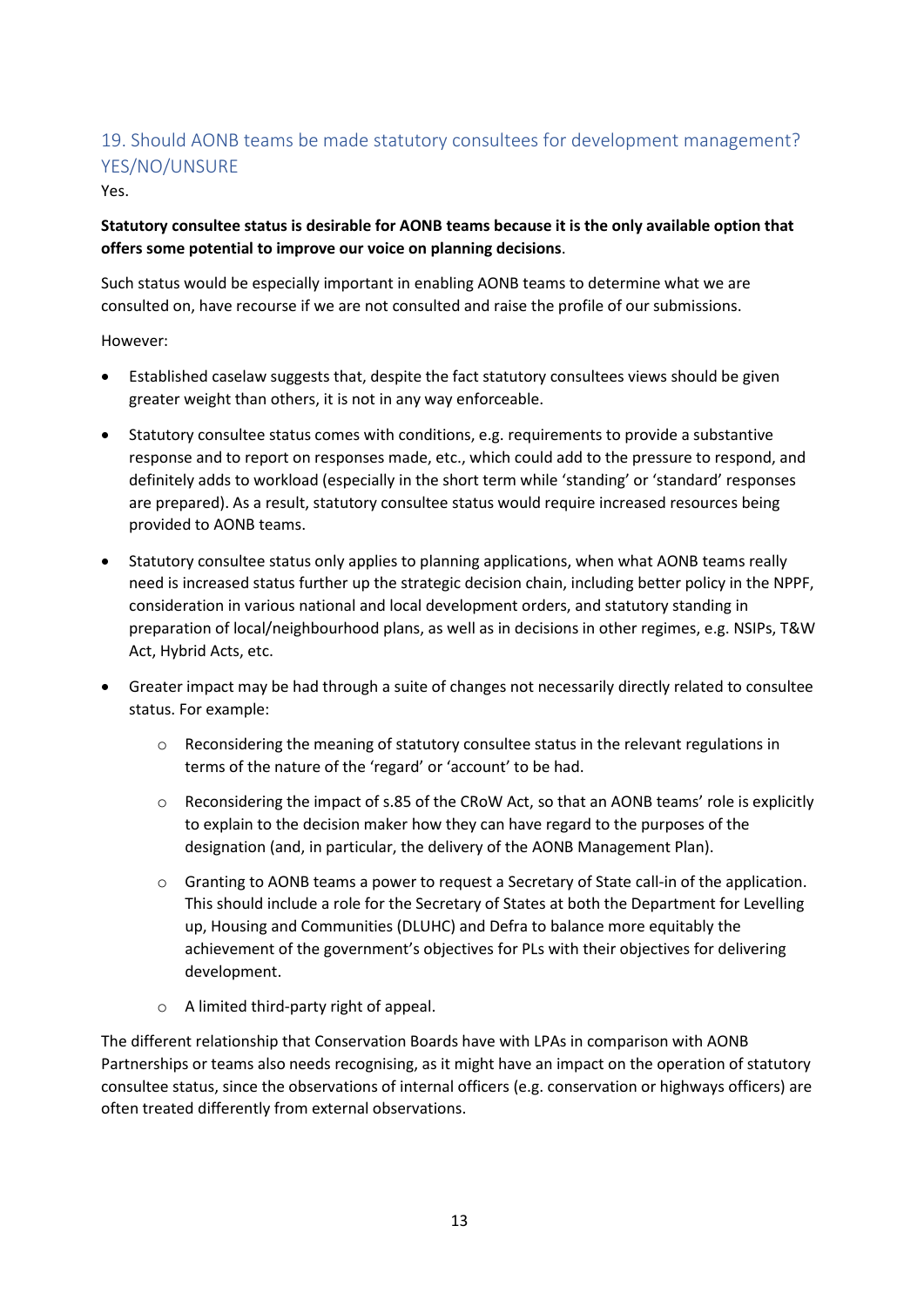## 20. If yes, what type of planning applications should AONB teams be consulted on? (Formally agree which applications / all applications requiring EIA, 'major' or NSIPs / Other)

We agree with the general principle that AONB teams should formally agree with local planning authorities which types of applications they should be consulted on.

However, this should be facilitated through the preparation of a model agreement, developed by the sector, based on existing good practice examples (e.g. that used in the Cotswolds National Landscape). The model agreement could be pre-approved by the government, perhaps with advice on a baseline of minimum standards for consultation that must be adhered to.

Note that, concerning the second option in Q20, the meaning of 'major development' is different in PLs (under NPPF footnote 60) to that generally used in relation to development management consultations. Part of the decision-making process on which AONB teams must be involved, on a caseby-case basis, is the determination of what development might need to be considered as 'major development' under footnote 60.

## 21. Which of the following measures would you support to improve local governance? Tick all that apply. (Training / Performance / Advisory panels / Flexibility on Board proportions / Merit-based appointments / Reduced Board size / Secretary of State appointed chair / Other)

Discussions on governance arrangements for all PLs, and particularly for the Chilterns AONB and the Chilterns Conservation Board, currently involve a large number of 'moving parts'. The CCB is closely involved with many ongoing discussions and has been very pleased to contribute its views and share its experience. In particular, our Board members recognise the importance of effective governance and are actively engaged with this area of work. For example, in addition to this consultation, the CCB is:

- progressing its own internal governance review, led by the Deputy-Chair of the Board, with the latest proposals discussed and approved by the Board at its meeting on 1 March 2022
- contributing our ideas and experiences through conversations with Defra officials
- working with Natural England, as part of it[s Designations Programme,](https://www.gov.uk/government/news/natural-england-announces-landmark-new-programme-for-protected-landscapes) to explore innovative enhance[d management and governance arrangements](https://www.chilternsaonb.org/chilterns-aonb-boundary-review.html) for the Chilterns AONB

While the CCB set out its current thinking in a[n article](https://www.chilternsaonb.org/news/549/19/Bigger-and-Better-next-steps-for-the-Chilterns-AONB.html) on its website, published in March 2022, we feel a detailed answer to this question now would only be a snapshot in time and would soon become out of date. We therefore take the opportunity here to set out some key principles and observations and look forward to continuing to engage further with Defra, Natural England and other Protected Landscapes in the coming months.

Having started from different points and different perspectives, these conversations appear to be converging. Key elements of a new model include:

- flexible approaches that co-create governance arrangements with local stakeholders to suit each landscape's circumstances;
- partnership arrangements that engage stakeholders in policy development;
- a more nimble and responsive body to make operational decisions, without necessarily reducing the size of the responsible body as a whole.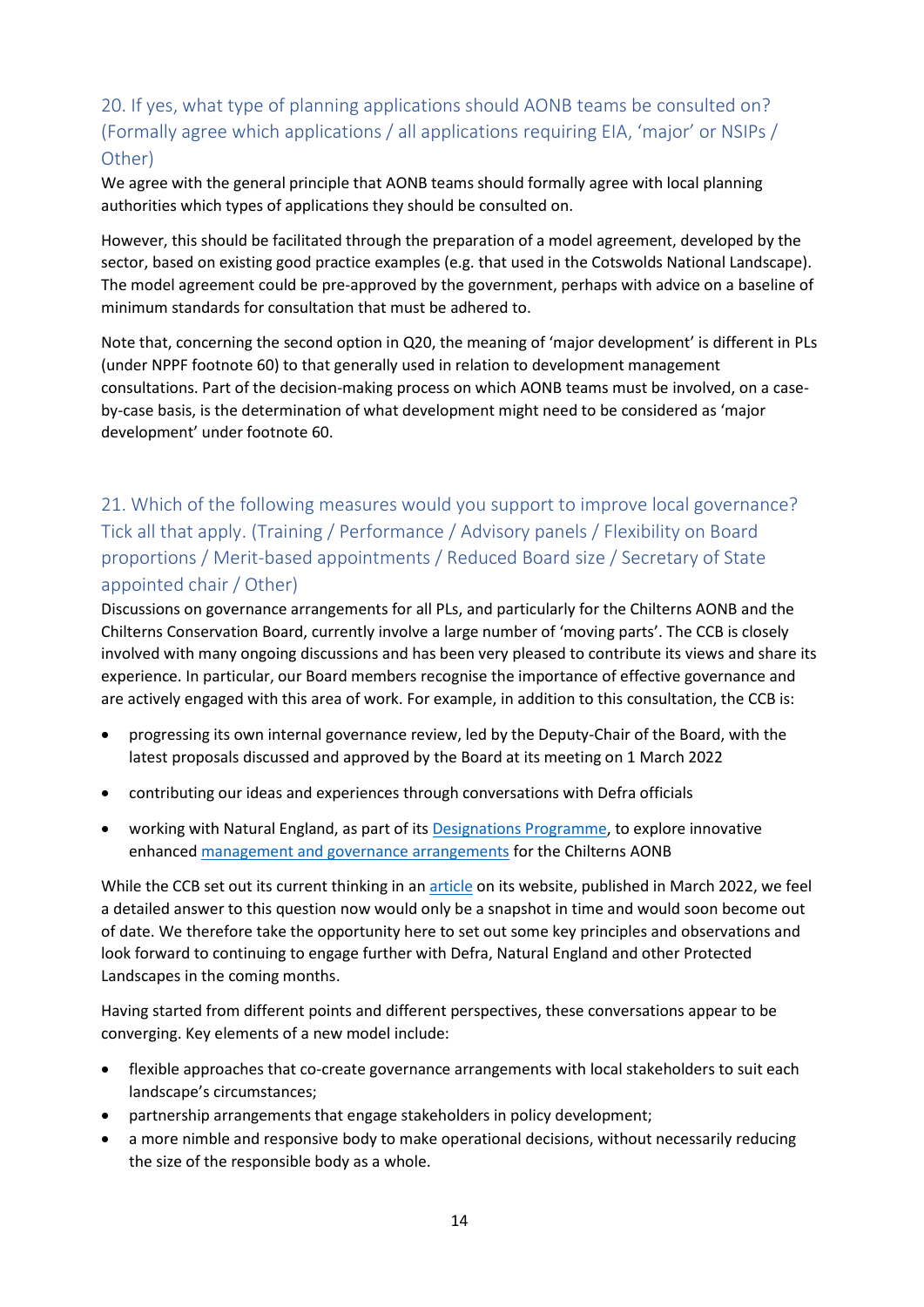Furthermore, different approaches are appropriate for National Park Authorities and AONB Conservation Boards. The Conservation Board model is poorly represented and appears to be poorly understood in both the Landscapes Review and the government's response to it. Conservation Boards are inconsistently grouped either with National Parks or with AONB Partnerships, without acknowledging the differences in existing governance arrangements for these bodies.

National Park Authorities can be resource intensive and inflexible, whereas the AONB/Conservation Board model delivers better value for money in a more responsive and stakeholder-friendly way. The way forward for all PLs could be an enhanced Conservation Board model, rather than seeing National Park status as the holy grail. We explore this in the article referred to above.

Overall, the minutiae of decisions on how PL bodies should be constituted may be less important than understanding exactly what such bodies are intended to do, and how they are meant to achieve their objectives. In that sense the consultation may not be asking the right questions.

## 22. Should statutory duties be strengthened so that they are given greater weight when exercising public functions? YES/NO/UNSURE

Yes. There are three aspects to this:

- 1. It requires concerted effort to remind public bodies of their existing duty under section 85 of the CRoW Act and keep them all on track with how that duty will be strengthened. See for example our concerns about transport bodies under 'Sustainable Transport' in Q25. This is also one of the reasons why we advocate other government departments and relevant public bodies be a part of the proposed national landscapes partnership.
- 2. The duty itself could be strengthened with more direct language. This applies to the meaning of 'have regard', as is discussed in the consultation paper, and also what public bodies are expected to have regard to, i.e. 'the purpose of conserving and enhancing the natural beauty of the area', which will itself become more difficult to interpret in the context of two more complex purposes as proposed elsewhere in the consultation.

### **The CCB believes there should be a duty to require public bodies to demonstrate how their actions are delivering the provisions of the AONB Management Plan.**

3. Consideration should be given to how public bodies demonstrate how they are meeting the provisions of the duty. For example, local authority committee reports (not just planning) could include a mandatory section setting this out, as they have previously done for duties under equalities and finance legislation.

## 23. Should statutory duties be made clearer with regards to the role of public bodies in preparing and implementing management plans? YES/NO/UNSURE Yes. See our response to Q22 above.

The engagement of other public (as well as private and voluntary) bodies in the preparation and implementation of AONB Management Plans is central to the partnership approach to AONB governance that we are engaged in developing with Defra and Natural England. Lessons could be learned on this from the experience of preparing Sustainable Community Strategies through Local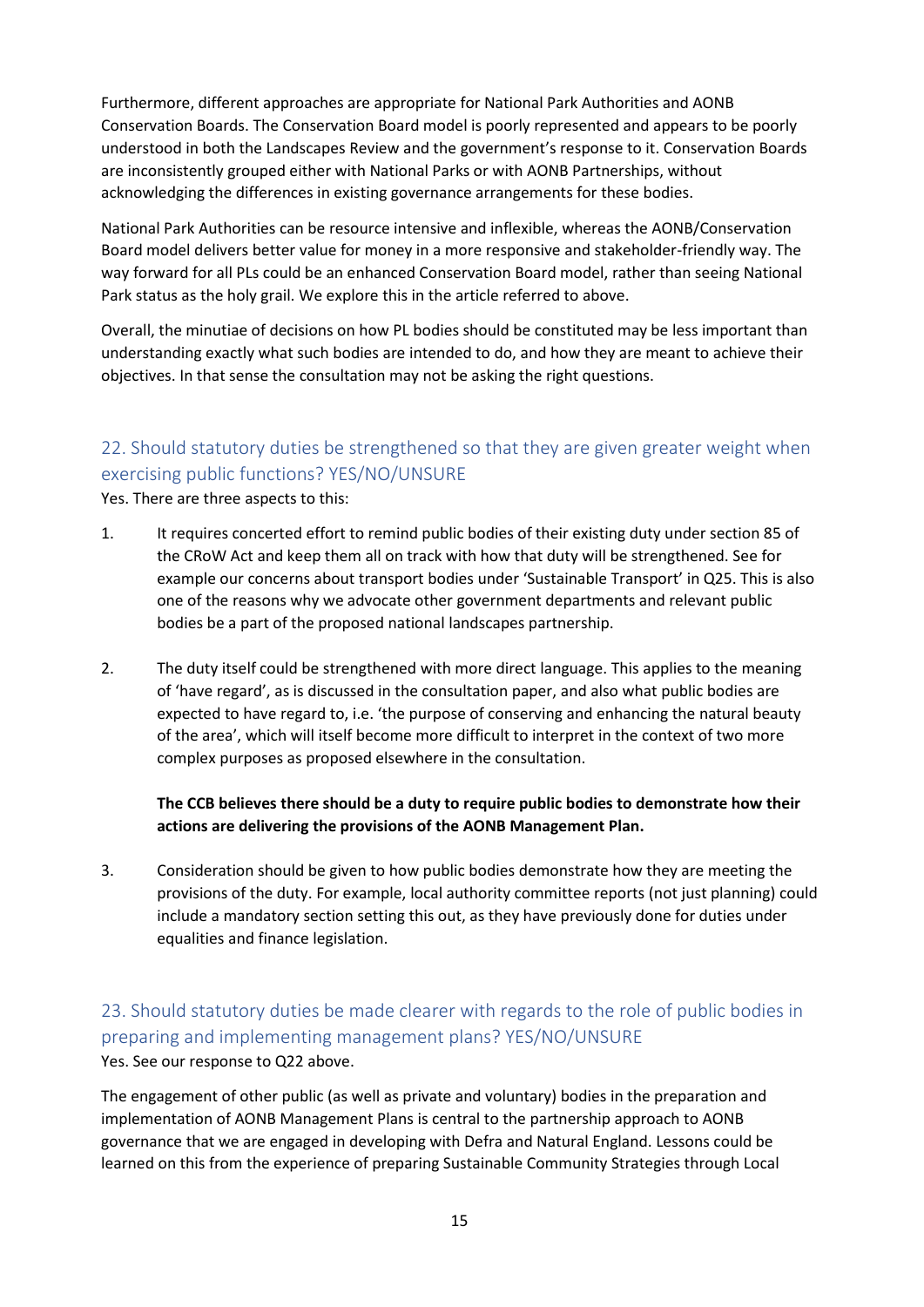Strategic Partnerships under the Local Government Act 2000 (although the *requirement* to do so was revoked in 2015).

## 24. Should National Parks Authorities and the Broads Authority have a general power of competence? YES/NO/UNSURE Yes.

Consideration should also be given to granting a general power of competence to AONB Conservation Boards. This would greatly enhance our ability to deliver, if backed up by the resources to do so.

## 25. If you have any further comments on any of the proposals in this document, please include them here. [FREE TEXT]

The Chilterns Conservation Board has a number of observations to make on:

(a) proposals of the Landscapes Review that do not appear to have been addressed in the government's consultation document;

(b) proposals made in the government's response that do not appear to relate to a consultation questions;

(c) other matters of relevance to the future of Protected Landscapes in England not otherwise covered in the consultation.

We have attempted to group these using the structure of the consultation document, with specific reference to the Landscapes Review and the consultation document where possible.

However, we emphasise our views on finances and the resourcing of AONB Teams first, as we consider this to be the most pressing issue that needs to be addressed in order to realise the government's ambition leave our protected landscapes in a better condition for future generations.

#### Consultation document: Sustainable financing

**It is our view that Proposal 24 of the Landscapes Review is the most important recommendation. AONBs need enhanced purposes, powers and resources, to deliver what is needed for people, nature and landscapes in the 21st century.** 

We have commented above on proposals to strengthen purposes and powers. In this section, we set out our views on how AONBs should best be resourced into the future.

The Landscapes Review highlighted the chronic underfunding of AONBs and the CCB therefore welcomes the government's recognition that AONBs' 'core grant does not provide the opportunity to increase funding to the scale needed to deliver our vision'.

The Landscapes Review called for urgent and focussed action by the government to secure the viability and resilience of the local AONB teams. Their passion, commitment and innovation in delivering public goods for the nation against a backdrop of chronic under-funding was lauded by the Review. It was also unequivocal that, on the ground, the vast majority of AONBs are indistinguishable from National Parks.

In addition, AONBs' total area is 50% greater than that of the Parks, they contain just as much important nature and are even more popular with visitors. AONB teams do vital work to restore nature, promote understanding and enjoyment of these outstanding places and support the local economy. But all this is without full recognition in law or support in resources.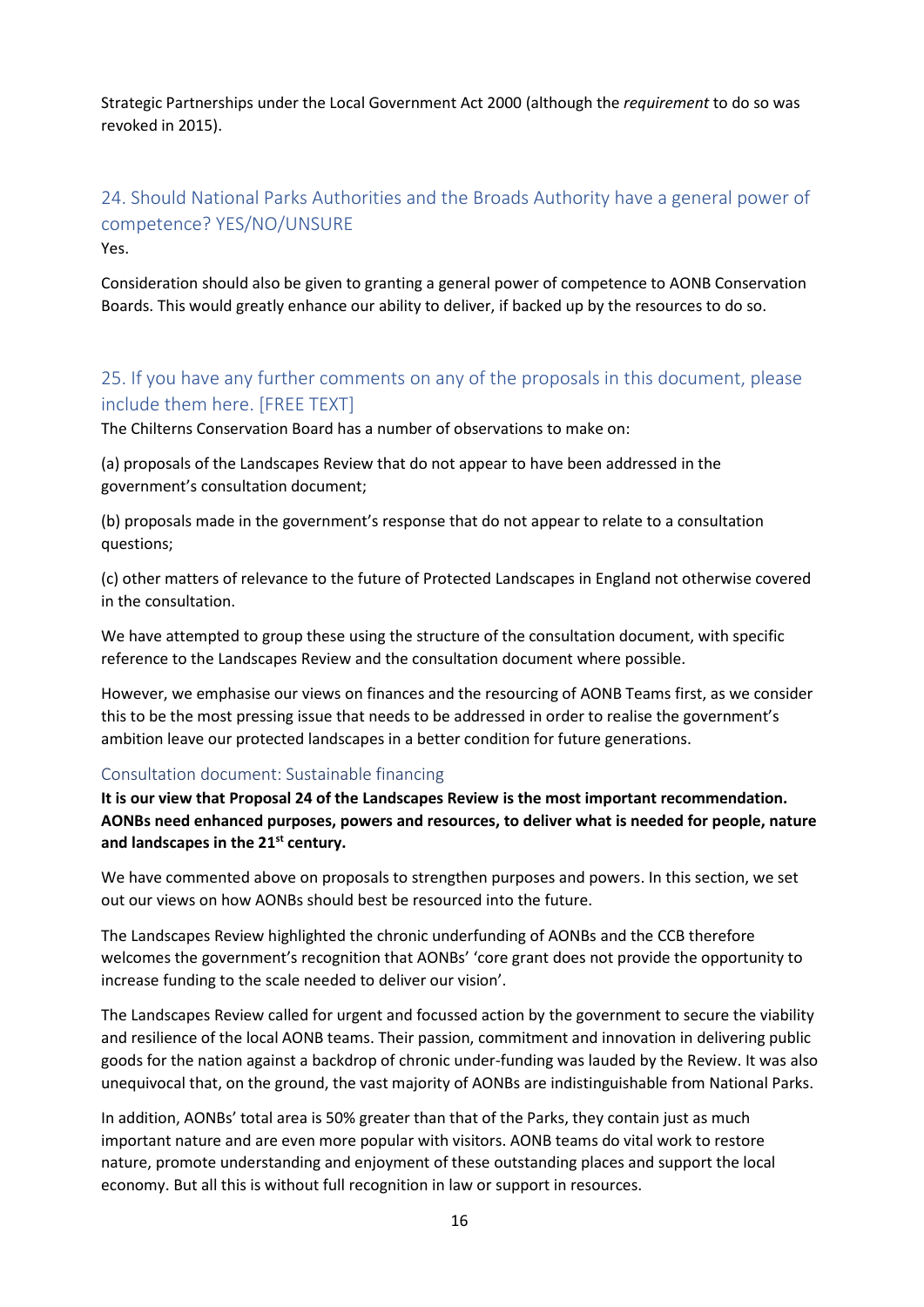Nevertheless, in 2013/14 the Government commissioned a review of the resourcing of AONBs and National Parks. At that time Defra allocated £61.6m to AONBs and National Parks. However, only 16% (£6.7m) was directed towards the 65% of land that is designated AONB, while 84% (£54.9m) was directed towards the 35% of land designated National Park. The figures are illustrated below.



Defra funding allocations to AONBs and National Parks 2013/14

More recently, the government has committed to reduce the disparity in funding between AONB and National Parks by 'increasing the grant settlement for AONBs teams by almost £1m (15%) in the current financial year', in addition to confirming that AONBs will be funded to this level for the following two years. This investment and recognition of the value of AONBs is to be welcomed but it follows real term budget cuts to AONBs of 36% over the past 10 years, alongside reductions in local authority spending. This small uplift is therefore not in line with Proposal 24 in the Landscapes Review that AONBs' 'total funding be doubled from the current £6.7m to £13.4m.

#### **The resourcing disparity between AONB teams and National Parks Authorities remains unresolved and must be given the urgent attention that it deserves.**

The CCB welcomes the government's view - consistent with the Landscapes Review's proposal - that the grant allocation should be reviewed. We are, however, very concerned at the government's statement that 'there is relatively little scope to increase the core grant by the scale suggested in the review, or to provide longer term funding settlements that exist beyond a spending review period', and that while it 'agrees' with the Landscapes Review proposal to review the funding formula, it has not actually committed to do so.

Instead of doubling AONB teams' budgets and reviewing the funding formula, the Government is proposing that Protected Landscapes seek to secure investment from private and blended financing models. However, this approach fails to recognise the specific challenges for AONB teams. While collectively AONBs are innovative, flexible and willing to explore new ways of operating and sourcing funds, at a practical level most do not have the staff capacity to invest in securing funding, least of all from untested sources. This is in contrast to National Parks which have been able to resource such initiatives.

In addition to our concerns above, we should point out that some measures that the government recommends for National Parks - such as fees for chargeable activities including planning, parking and navigation - cannot be applied by AONB teams, unless their statutory purposes and powers are further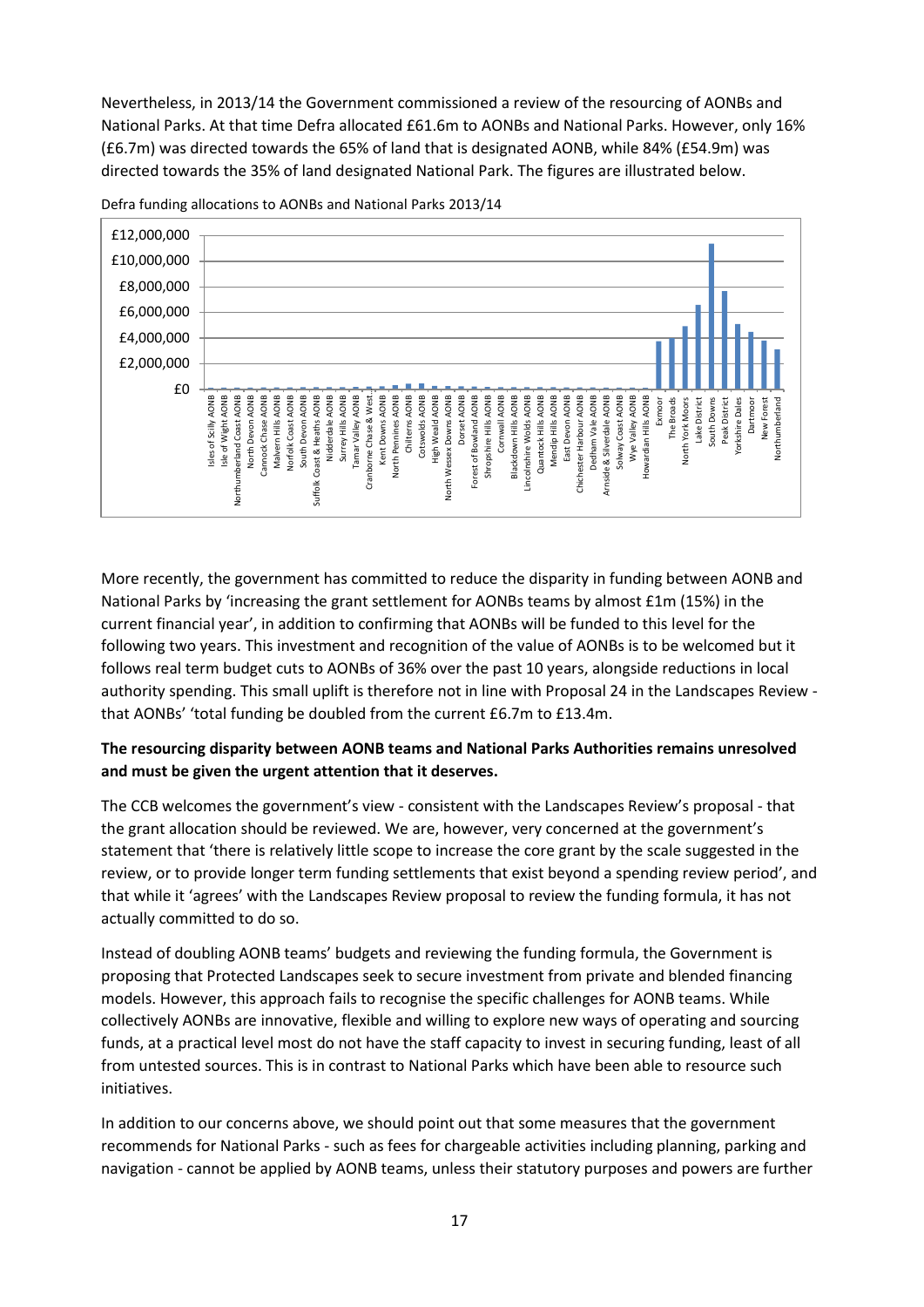strengthened, and they are provided with the associated funding to get the necessary measures in place.

While we recognise the current pressures on the public purse, the funds required to enable AONBs to deliver transformational change are relatively small. We are willing to explore innovative sources of funds but must be supported to do so. The proposed national landscapes partnership is intended to lead on this in the longer term, but it is not clear how AONBs are expected to continue to function, let alone drive transformational change in the interim period.

**The single most important issue underpinning the future success of the PL network, and ensuring delivery of the government's ambitions, is for AONB teams and Conservation Boards to be properly resourced. We are therefore extremely disappointed and concerned that the government's response fails to properly address this fundamental issue.**

**We recommend that the Government doubles AONB budgets over this Parliament (three years). A dynamic and progressive funding formula and package of measures should reflect the level of ambition and the future needs of society and these special landscapes.**

### Consultation document: Introduction

#### New Landscape Approaches

Proposal 20 of the Landscapes Review welcomed new approaches to landscapes, including in cities and on the coast.

The CCB agrees with this in principle, recognising the positive relationships that can be developed between 'traditional' landscape approaches, such as in the Chilterns AONB, and more recent and emerging approaches. In our area these include the Colne Valley Regional Park, Watling Chase Community Forest and the London National Park City movement.

The principle of exploring the relationship between the landscape of countryside and the landscape of towns and cities is of particular interest in the Chilterns, with the close proximity of significant built-up areas to the designated landscape. Challenges include 'rogue' planning decisions that set aside considerations of the recognised scenic beauty of land simply for being adjacent to built development, while opportunities include engaging under-represented communities, such as through our Chalkscapes project, working with communities in Luton and Dunstable.

#### Chapter 1: A more coherent national network

#### Strengthened AONBs / A unified mission

Chapter 1 addresses the 'levelling-up' of AONBs with National Parks, both through the renaming of AONBs (p.7) and through the alignment of statutory purposes (p.8). However, this is not followed up with consultation questions. This is an area of great interest to AONBs.

The CCB strongly supports measures that will enhance the status and significance of AONBs and, in particular, help to level-up the visibility and recognition of AONBs compared to National Parks. This directly addresses the powerful statement on p.129 of the Landscapes Review: "The reality is that on the ground the vast majority of AONBs are indistinguishable from National Parks and their statutory purpose for natural beauty is only different in minor detailed wording. They account for more of England's landscape, making up 60% of the total area of national landscapes, contain just as much important nature as National Parks and are even more popular with visitors. They all do vital work to promote understanding and enjoyment of their places, but without the recognition in law or support in resources."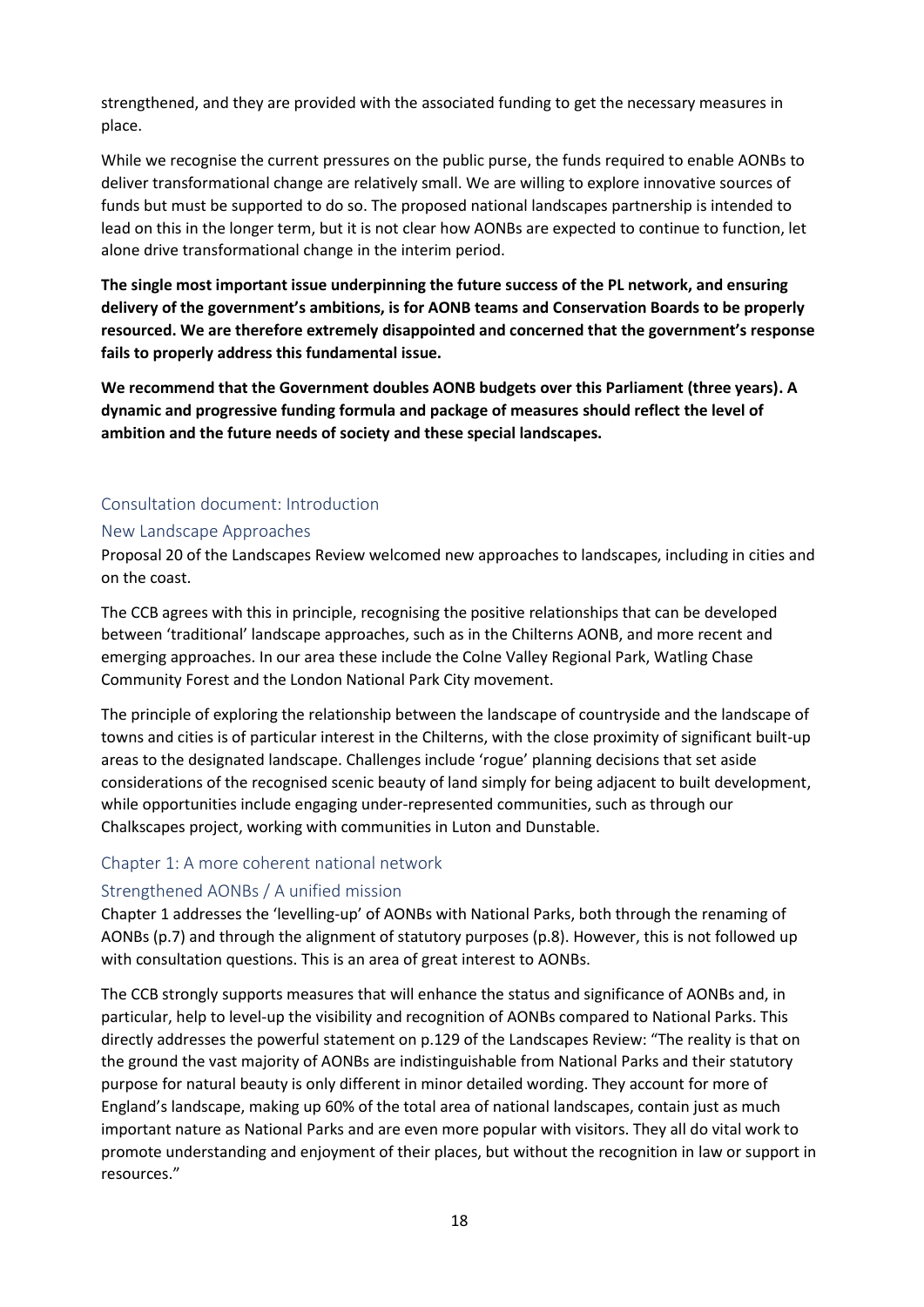The Landscapes Review set out the key elements of transformative change required for AONBs to be able to realise their potential:

- new purposes and powers;
- new governance which is representative and dynamic;
- innovative and broad engagement approaches to programmes and plans;
- 'improving' the designation process;
- better and consistent staff development and support.

### **Any name change must be representative of a transformative step change for AONBs, with an ambitious new title linked directly to delivering the Landscapes Review's Proposal 24: strengthened purposes, powers and resources.**

We comment in detail in other sections on the government's proposals that relate to Proposal 24 in the Landscapes Review. In particular, in the absence of a specific question on the subject, we address the matter of resourcing AONBs in more detail at Question 25. Inevitably, we refer to finance in other areas too, as the lack of appropriate funding limits AONBs' ambition and ability to scale up much of its work.

## **While a name change must reflect a step change in funding, we also consider that any final decision on the rebranding of the existing Protected Landscapes should be deferred until the future status and governance of these areas is fully understood and agreed.**

Factors considered should include:

- Natural England's 'All-England Assessment' which is expected to identify opportunities for new types of designation;
- Natural England's current Designations Programme (which includes exploring a boundary extension to the Chilterns AONB);
- the government's thinking following responses to this consultation;
- the outcome of future spending reviews.

That said, the CCB offers the following observations:

- The Landscapes Review emphasised "one family of national landscapes" and a commitment to "use 'national landscapes' to refer to the two designations of National Parks and AONBs together", whereas the current proposal is simply to rebadge AONBs. Using a single term for all Protected Landscapes would confirm that they are intended to be treated equally in legislation and policy, especially in planning, and avoid the need for the clumsy and confusing "National Parks, the Broads and Areas of Outstanding Natural Beauty" to describe them.
- The Landscapes Review envisaged individual landscapes being able to retain their existing branding, hence the Lake District National Park, Chilterns AONB and the Cotswolds National Landscape could continue under those names if they chose, but still all be referred to by a single term defined by their shared set of statutory purposes.
- A single term for National Parks, the Broads and AONBs would also be consistent with the IUCN's classification of all of them as [Category V protected areas](https://www.iucn.org/theme/protected-areas/about/protected-areas-categories/category-v-protected-landscapeseascape) ('Protected Landscapes/Seascapes'). It is hard to see how the Government can "show leadership on the international stage" (consultation paper, p.9) if it does not use terms to describe its protected landscapes that are consistent with definitions recognised across the world.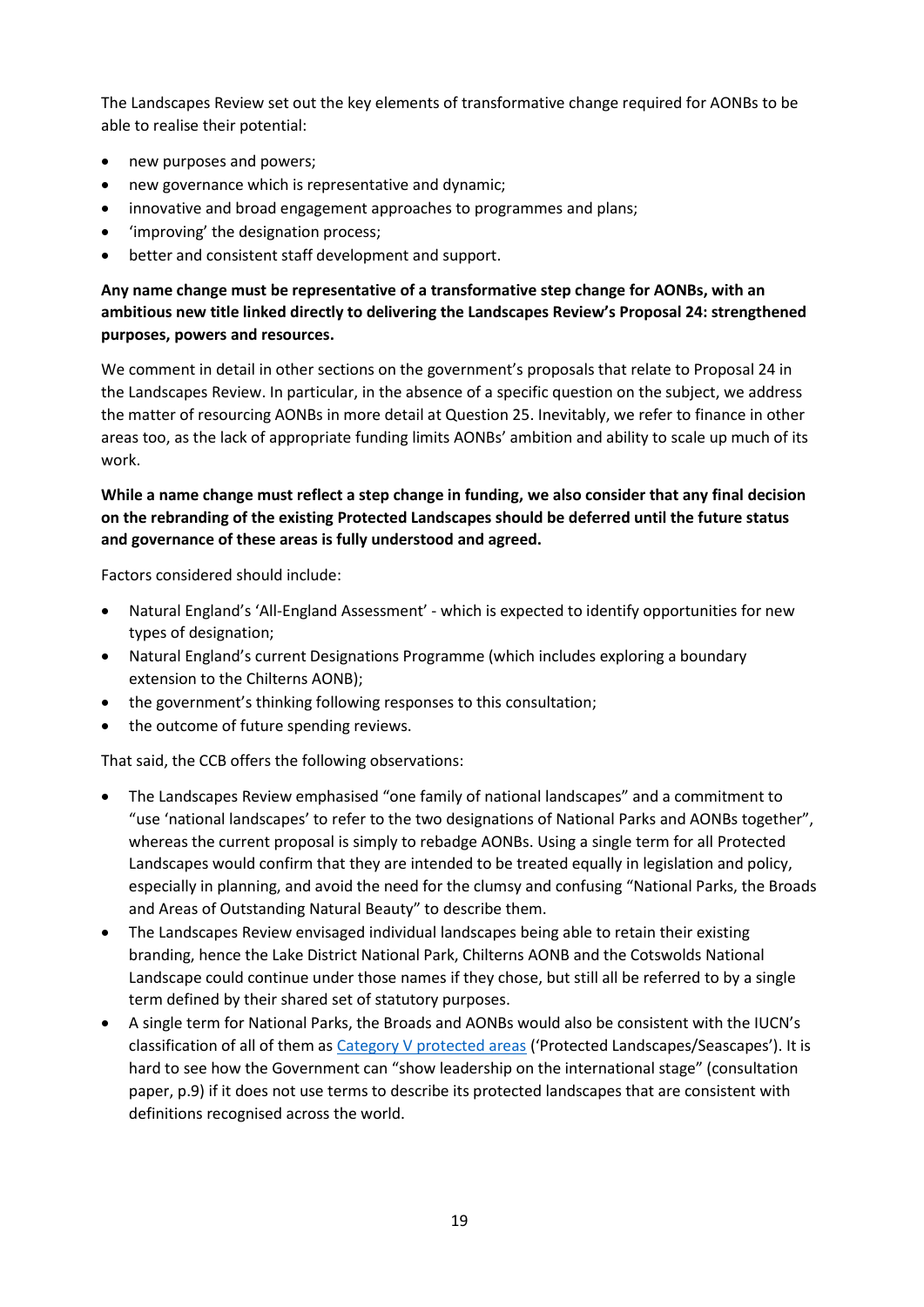- Observations on potential new terms include:
	- $\circ$  National Landscape: Implies a single, representative landscape (as in national dress, national anthem, The National Forest), rather than reflecting the diversity and uniqueness of different areas.
	- o Protected Landscape: While consistent with the IUCN nomenclature, this term implies a static state, rather than landscapes that are positively managed and within which natural and cultural heritage assets are sought to be restored and enhanced. It also implies that the land can be protected by a body designated for that purpose, when in reality that body has no control over the land.
- Other suggestions included combinations of the terms National, Protected, Special, Regional.
- Consideration needs also to be given to providing a clear distinction between the landscape (the area being conserved and enhanced) and the body promoting the conservation and enhancement of the landscape. All Protected Landscapes can share the same descriptive term, but still be subject to different governance arrangements and different combinations of functions.
- Finally, and in many ways most importantly, the NAAONB prospectus sets out an ambitious vision for AONBs in the 21st Century. This, coupled with work to explore the best governance approaches for Protected Landscapes in future - including the Chilterns Conservation Board's work on its own Management and Governance arrangements – may lead to the creation of a new Protected Landscape model. We suggest that this work be completed before any rebranding, while measures be put in place with urgency to address the continued under-funding of AONBs.

## A national landscapes partnership within a reinvigorated Natural England

We welcome the government's view that 'national governance reform should be focussed on ensuring that our existing partners work together more effectively at a national level'. We also recognise the reluctance to create an entirely new arms-length government body and instead to create a new national partnership combined with an enhanced role for landscapes within a reinvigorated Natural England.

## **Key to the success of any such future partnership or body will be a means by which Protected Landscapes are given 'a bigger voice, bigger ambition and a new way of working', as advocated in the Landscapes Review (p.9).**

However, we are concerned that the current proposal for a national landscapes partnership does not go far enough to give Protected Landscapes the voice that they need across Whitehall, with local government and with all relevant stakeholders in England, thereby ensuring they can address the challenges and opportunities of the 21st Century.

Protected Landscapes, by virtue of their designation, purposes and powers, are intended to deliver the objectives of several government departments. Even those AONBs whose statutory purpose is 'only' to conserve and enhance the natural beauty of their area are delivering functions that are not only beyond Natural England's remit, but beyond Defra's too.

We believe a solution could be to establish a contractual body that can draw on resources from the other government departments whose objectives Protected Landscapes are intended to deliver.

For example, conserving cultural heritage is a function of the Department for Digital, Culture, Media & Sport (DCMS), while the planning system, which is critical to protecting landscapes as a whole, is a function of the Department for Levelling Up, Housing and Communities (DLUHC). The second purpose to increase the understanding and enjoyment by the public of the special qualities of the area of outstanding natural beauty - brings in more functions from DCMS, as well as the Department for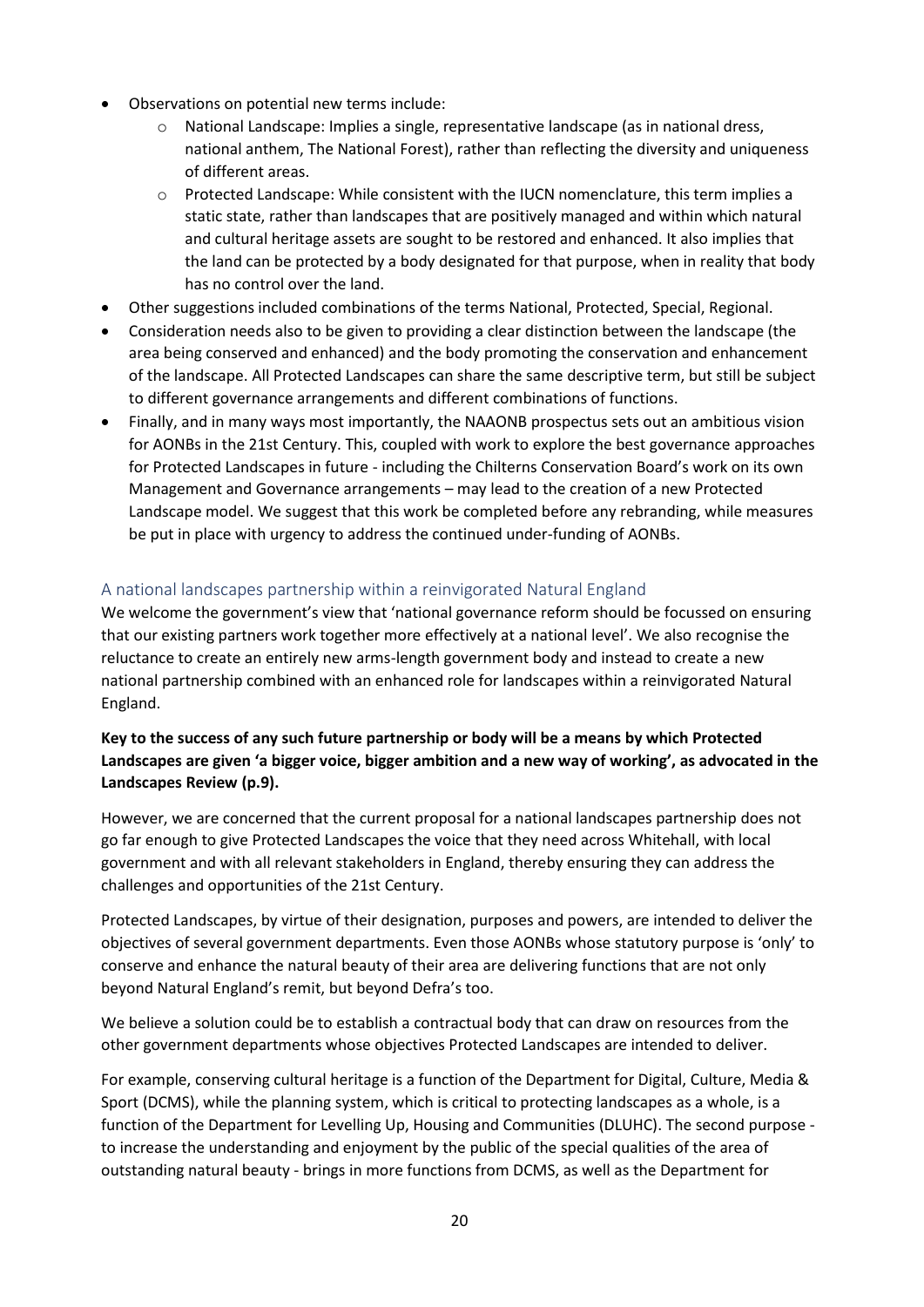Education and the Department for Health and Social Care through supporting people's physical and mental health and well-being.

Furthermore, the duty to foster the economic and social well-being of local communities within the AONB extends to the Department for Business, Energy & Industrial Strategy, as well as more functions of DLUHC.

The partnership would need to be expanded to include representation not only from Natural England, National Parks, AONBs (including Conservation Boards), other relevant government departments and agencies (e.g., Environment Agency and Forestry Commission), but ideally also other interested organisations, including CLA, NFU, National Trust, Local Government Association, RSPB, CPRE, The Ramblers, Wildlife Trusts, etc.

The CCB also recommends that Natural England makes clear in its stated remit and communications that its role is broader than solely nature and includes the management of Protected Landscapes. In this regard, Natural England has raised its ambition for landscapes, announcing its new [Designations](https://www.gov.uk/government/news/natural-england-announces-landmark-new-programme-for-protected-landscapes)  [Programme,](https://www.gov.uk/government/news/natural-england-announces-landmark-new-programme-for-protected-landscapes) in June 2021 (of which exploring an extension to the Chilterns AONB is a part) in addition to appointing its new [Landscape Advisory Panel,](https://naturalengland.blog.gov.uk/2022/01/27/an-important-step-for-englands-landscapes-welcoming-the-new-natural-england-landscape-advisory-panel/) providing independent and expert advice and assistance to Natural England's Board on the discharge of its landscape functions.

#### Chapter 2: Nature and climate

#### Setting ambition and monitoring progress

At p.11 the consultation document outlines aspirations for the government to set or agree ambitious outcomes for the role of Protected Landscapes in delivering nature and climate objectives, and for Natural England to monitor progress against those outcomes.

Consistent with our responses to Q6 and Q7, we request that outcomes be defined for all purposes that Protected Landscapes are intended to pursue, so that monitoring progress against just a selection of those outcomes does not inadvertently prioritise their pursuit over other priorities.

Furthermore, the focus should be on defining the outcomes, and less on predetermining what Protected Landscape teams should do and how to do it. One element of successful partnership working is freedom to determine locally how to facilitate, convene and build a delivery network and deliver through it (although sector support for identifying good practice is always welcome). This also relates to considerations of a general power of competence (see response to Q24).

#### Chapter 3: People and place

#### Landscapes for everyone: national landscapes partnership's co-ordination function

We note that the coordination function proposed for the national landscapes partnership on p.13 of the consultation document is not listed among the proposed functions for the partnership given on p.8. A more joined-up approach to the creation of this partnership is essential.

#### Supporting local economies: social and economic purpose or duty

We note and support the government's rejection (p.14 of the consultation document) of the Landscape Review's proposal 17 to apply a third statutory purpose to foster community vitality. National Parks, AONB Conservation Boards and (through their host local authorities) other AONB Teams are already subject to a duty to foster social and economic well-being of communities in the pursuance of their other functions.

In principle we support the proposed approach to not elevate this duty to a purpose in its own right, as this could potentially conflict with the other two primary purposes (as existing or as proposed to be strengthened through this consultation).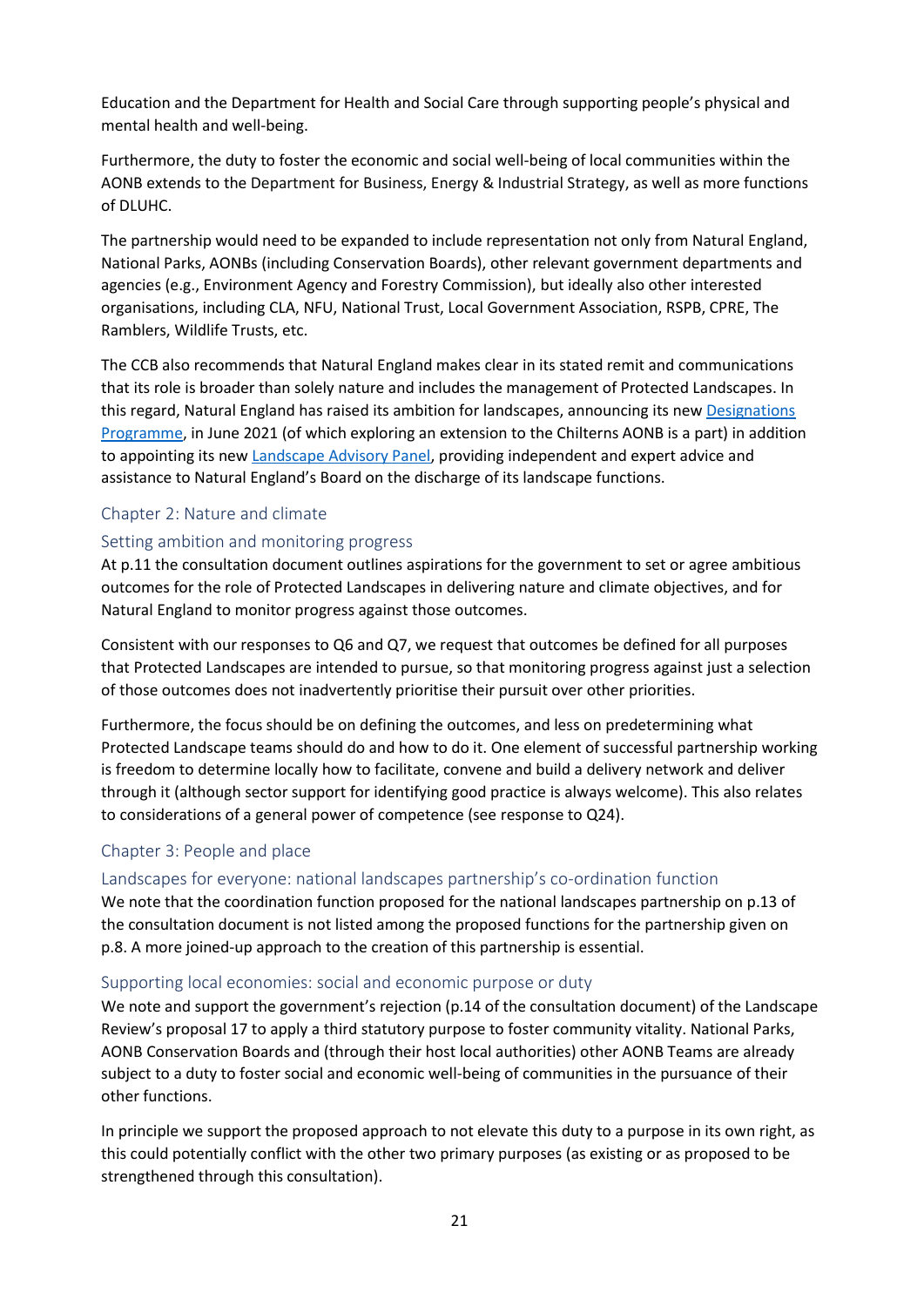However, we are concerned that the government's proposal to instead foster rural communities by supporting "lead partners to discharge their existing duties effectively", and through government programmes such as Farming in Protected Landscapes, will perpetuate a fragmented approach involving multiple organisations, with the lead partners being the local authority economic development teams and Destination Management Organisations.

These bodies focus on town centres, high street regeneration and the major commercial attractions. While important, they place insufficient emphasis on the rural hinterland, especially in Protected Landscapes, especially the opportunities for promoting market towns as gateways to the Chilterns, or of promoting the Chilterns as a destination. The countryside should be centre stage as a key attraction in its own right, as well as the backdrop for all other activities.

**The CCB welcomes that the government's response recognises the need to raise the profile of great British landscapes. However, this needs to be done at a landscape level, not a local authority level, with powers and resources applied to AONB teams in order to deliver on this ambition.**

### Realising the potential of the rural economy

With limited resources, the CCB achieves a great deal in its work to support rural economies. These activities were more important than ever both during the Covid lockdowns and in the months since, with trends pointing to a continued increase in domestic rural tourism and demand for countryside experiences – 'experiential tourism'. Some of this work was funded by Open for Business project funding which is limited both geographically and in time.

Examples of our work:

- Promoting Shop Local and virtual visiting: with the Chiltern Society we developed a new series of social distance friendly walks during the Covid lockdowns. We reacted swiftly and played a key role bringing together countryside managers, retail and hospitality stakeholders to ensure a joined-up approach and consistent messaging[. See here.](https://www.chilternsaonb.org/uploads/open_business_Claim3_Feb_July_2020.pdf)
- Convening an extensive network of stakeholders in the Chilterns to ensure collaborative working and communications, eg disseminating key messages on visitor management and the Countryside Code.
- Responding to tourism consultations, reflecting the views of the sector, for example leading a joint response to the All-Party Parliamentary Group for Hospitality and Tourism's Inquir[y 'Pathways to](https://www.chilternsaonb.org/news/420/19/Chilterns-Conservation-Board-publishes-its-response-to-the-Pathways-to-Recovery-Inquiry.html%206.5.2020%206.5.2020%206.5.2020)  [Recovery'](https://www.chilternsaonb.org/news/420/19/Chilterns-Conservation-Board-publishes-its-response-to-the-Pathways-to-Recovery-Inquiry.html%206.5.2020%206.5.2020%206.5.2020), the DMO tourism review and a NAAONB response to the DCMS sustainable tourism review.
- Organising festivals such as the biannual [Chilterns Walking Festival](https://www.chilternsaonb.org/news/552/24/Chilterns-Walking-Festival-Save-the-Date-21st-May-5th-June.html) which attracts hundreds of participants, volunteers and businesses. For example, the [summary report](https://www.visitchilterns.co.uk/uploads/CWF_Chilterns_Celebration_Festival_summary_Oct2021.pdf) of the October festival 2022 shows that 74% of participants used at least one local business benefiting the local area. See [here](https://www.visitchilterns.co.uk/walkingfest.html) for details of the Spring festival in May/June2022.
- Supporting businesses and developing new initiatives, eg developing and promoting Experience Tourism. More details at our recen[t tourism update.](https://www.chilternsaonb.org/uploads/Open_for_Business_summary_1Aug2021-31Jan2022.pdf)

#### Visitors and Visitor management

We would like to attract a greater number and diversity of people to enjoy and engage with the Chilterns landscape. 1.6 million people live within 8km of the Chilterns and there are many large urban centres on the edge of the Chilterns such as Luton, Reading, Aylesbury, High Wycombe and Slough.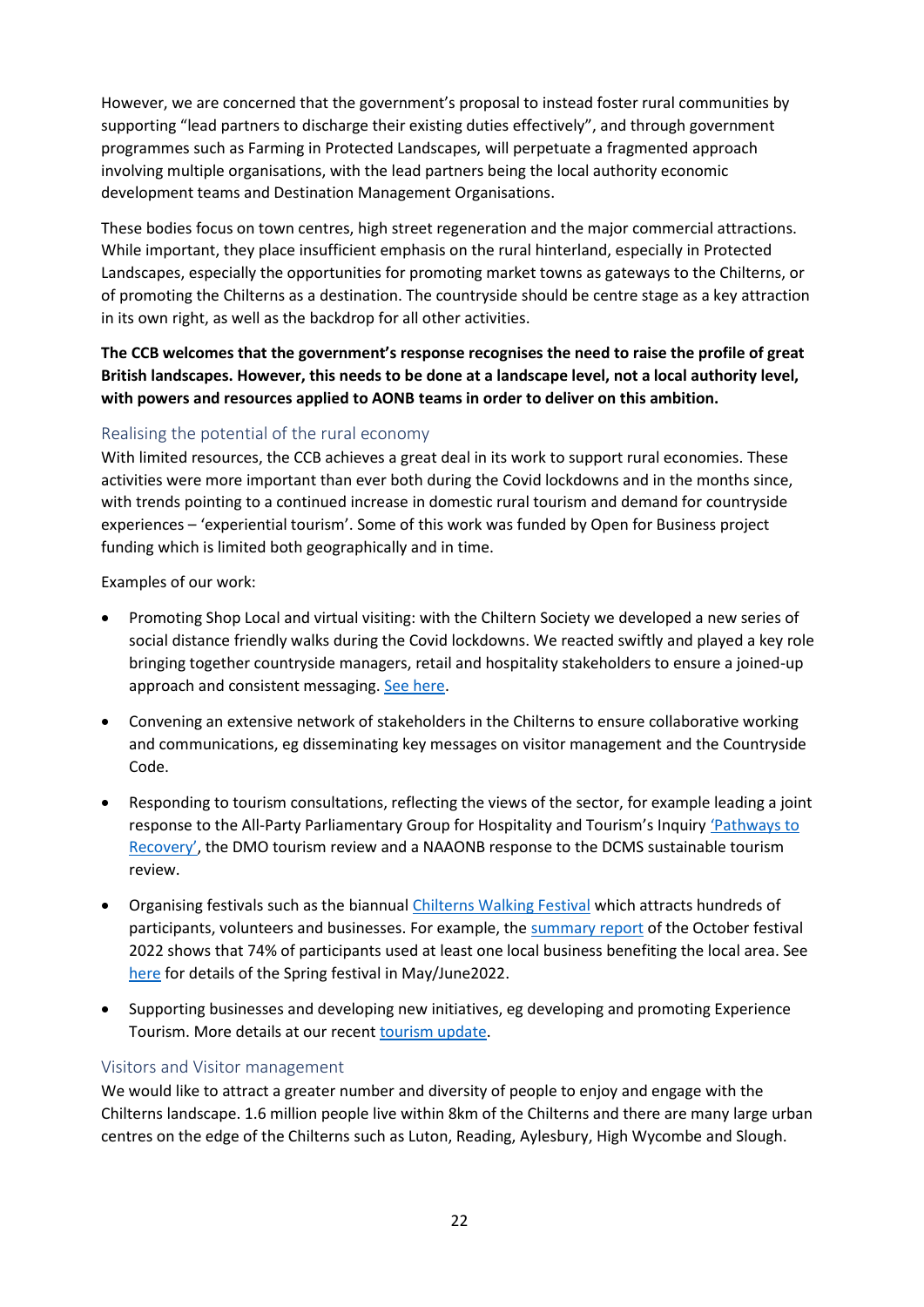During the Covid lockdowns the sharp increase in countryside visitors created many problems, such as damaged crops, cars parked across farm access routes, attacks on livestock by dogs off leads, and disturbance to wildlife.

## **The Chilterns AONB has the potential to welcome and accommodate many more visitors, provided there is sufficient resource and expertise to manage visitors effectively, including staff on the ground.**

The CCB does not have rangers on the ground to ease the pressures directly, therefore we instigated a series of social media awareness campaigns with partners such as the NFU, CLA, Kennel Club and Thames Valley Police, to shine a light on the issues and to promote the Countryside Code. Se[e Dogs on](https://www.chilternsaonb.org/news/486/19/Keep-dogs-on-leads-around-livestock-and-under-control-at-all-times.html)  [Leads campaign](https://www.chilternsaonb.org/news/486/19/Keep-dogs-on-leads-around-livestock-and-under-control-at-all-times.html) and th[e Countryside Code campaign.](https://www.chilternsaonb.org/news/490/19/Updated-Countryside-Code-will-help-everyone-enjoy-the-great-outdoors-this-Easter-and-beyond.html) We also developed and promoted a series of social distance friendly walks, to disperse visitors away from the honeypot locations [here.](https://www.chilternsaonb.org/news/438/19/New-social-distance-friendly-walks-launched-in-the-Chilterns.html) More recently, one of our Board members, Dr Geeta Ludhra, has collaborated with Natural England to produce [a video](https://twitter.com/educatinggeeta/status/1507405842332753925) promoting behavioural change in the Countryside Code.

These activities have helped to raise awareness initially, but sustained behaviour change and visitor management solutions develop over time, with expertise and resources needed to implement successful programmes. The CCB is ideally positioned to lead on strategic and longer-term initiatives which could be delivered with additional resources.

Further practical advice on providing a balanced approach to both visitor promotion and management and development is required. For example [recent research](https://www.dacorum.gov.uk/home/planning-development/planning-strategic-planning/new-single-local-plan/chilterns-beechwoods-special-area-of-conservation) published by Dacorum Borough Council into the impacts of visitor activities on the Chilterns Beechwoods SAC at Ashridge and Tring Park, and Natural England's response, addresses the impact of visitors and proposals for new housing development on this sensitive area.

#### Sustainable transport

We note the government's support for sustainable transport on p.15 of the consultation document but consider that more action needs to be taken than simply maintaining a watching brief over good practice in the Lake District NP.

### **Working with other local stakeholders, the CCB has developed a draft [common approach](http://chilternsociety.org.uk/wp-content/uploads/2020/04/News-Planning-Chilterns-Transport-Planning-310320.pdf) to transport planning in the Chilterns.**

However, our ability to positively influence transport planning across the AONB is hampered in two ways:

- 1. the complexity of transport planning structures, with five local highways authorities within the AONB, plus several more adjacent, two regional transport bodies whose proposals affect the AONB, plus the different arms of national transport planning (roads, rail and aviation)
- 2. the disregard all of the transport infrastructure planning bodies, operators and other service providers have for even the existence of the AONB, let alone how it should influence their proposals. This is a major concern and requires intervention from national government

The most obvious example of the impact of disregarding PLs is probably the electrification of the Great Western Railway, which has at least resulted in positive outcomes through the [Mend The Gap](https://www.chilternsaonb.org/mend-the-gap.html) project as compensation for implementing the electrification works without considering the implications of either the Chilterns or North Wessex Downs AONBs through which the railway passes.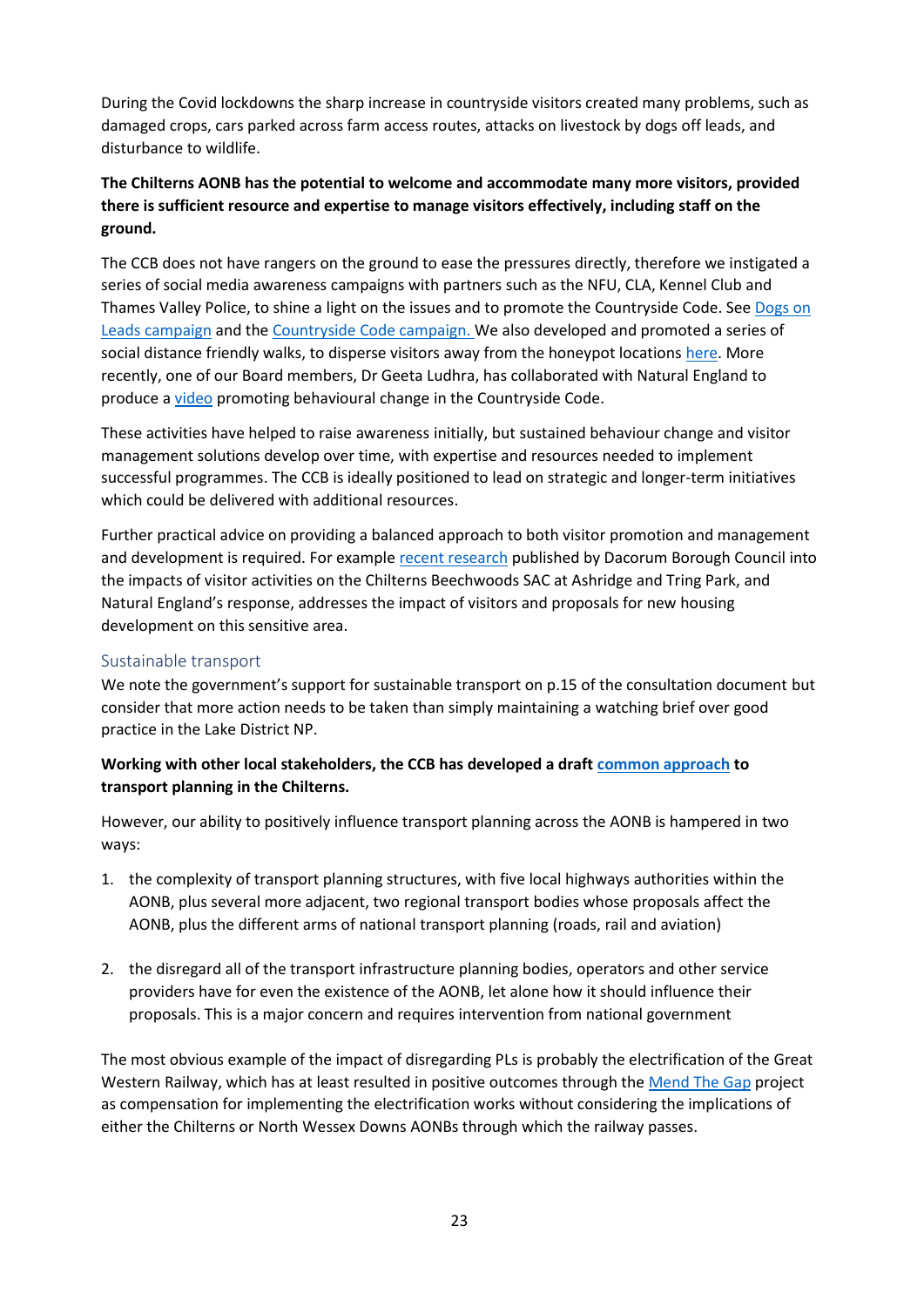Other issues include Reading Borough Council's local transport plan, which includes proposals for road building outside of its administrative area and within the AONB, with no apparent requirement to engage directly with the Chilterns Conservation Board.

Another very obvious example in the Chilterns AONB is the government's HS2 project where it is very difficult to see evidence of designers or contractors taking a significantly different approach within the AONB to that taken outside it, despite the existence of agreed design principles and an independent design panel.

### **Finally, the CCB needs the expertise and the resources to respond positively to consultations on transport strategies and make the case for why the AONB should even be considered in preparing them.**

With sufficient resources, the CCB could identify, negotiate, and implement opportunities for sustainable travel in and around the AONB in the same way that a National Park Authority does in partnership with its local transport agencies. This is especially important in the Chilterns given the populations that live in or close to the AONB, and the opportunities for sustainable recreation and enjoyment of the landscape for millions of people.

#### National Trails

The CCB would support the inclusion of the National Trails in the national landscapes partnership (or equivalent – see our response above relating to the Landscapes Review proposal 15 and the consultation paper's reasoning on p.15.

We also recommend that National Trails which occur within a Protected Landscape have formal representation in the governance of that landscape. This might be for example through having a seat on the Board or a specific role in the partnership.

#### Sustainable tourism

The government is developing a sustainable tourism plan which we welcome. However, engagement with AONBs has been very limited, despite being well-placed to play a central role along with National Parks, given sufficient funding. Visitor management must be at the heart of sustainable tourism and connected to sustainable transport, both of which receive little mention in the government's response yet play a crucial role.

#### Planning: permitted development

We note the government's commitment to monitor and review the use of permitted development rights in Protected Landscapes (p.19), though we request greater urgency than simply keeping this matter under review.

Some permitted development rights are necessary, even in the most sensitive environments, especially when the changes addressed have no material impacts. However, even small impacts can accumulate over time, leading to erosions of the character and tranquillity of the landscape as a result of some permitted development rights undermining AONB teams' ability to manage impacts in the long term.

Anomalies and inconsistencies in existing rights applying or not applying in Protected Landscapes also need to be addressed, especially where forms of development are allowed in AONBs but not in National Parks. In addition, permitted development rights are not applied or disapplied to the setting of Protected Landscapes, which undermines enforcement of the new policy in NPPF para 176.

Recent policies and directions aimed at reducing the ability of local planning authorities to apply article 4 directions are unhelpful, and it would be beneficial if AONB Teams could be granted powers to promote or apply article 4 directions themselves.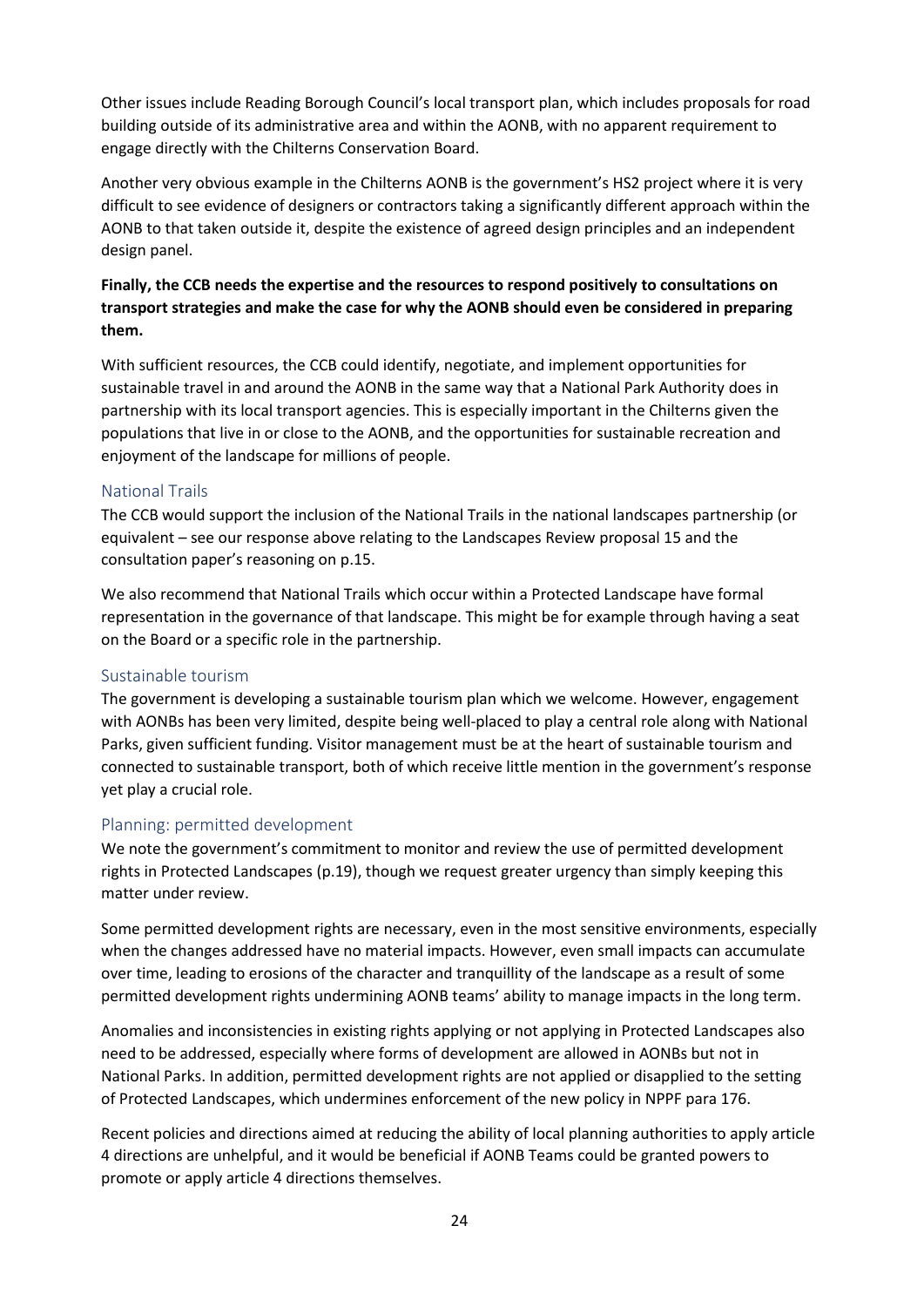Overall, it would always be better if new permitted development rights were presented as model development orders that can be applied by local planning authorities to suit local circumstances, rather than being imposed by central government. In all cases, Protected Landscapes should be given greater consideration in line with the Government's duty under section 85 of the CRoW Act.

#### Affordable housing

With regard to the Landscapes Review's proposal 18 concerning creation of a specialist housing association, the CCB agrees with the consultation paper (p.19) that a lack of bodies capable of delivering affordable homes in PLs is not the issue, but rather the policy context and resources to deliver are. This issue needs further detailed consideration through both the Affordable Homes Programme, including Homes England's role in facilitating its delivery, and the anticipated reforms of the planning system in England.